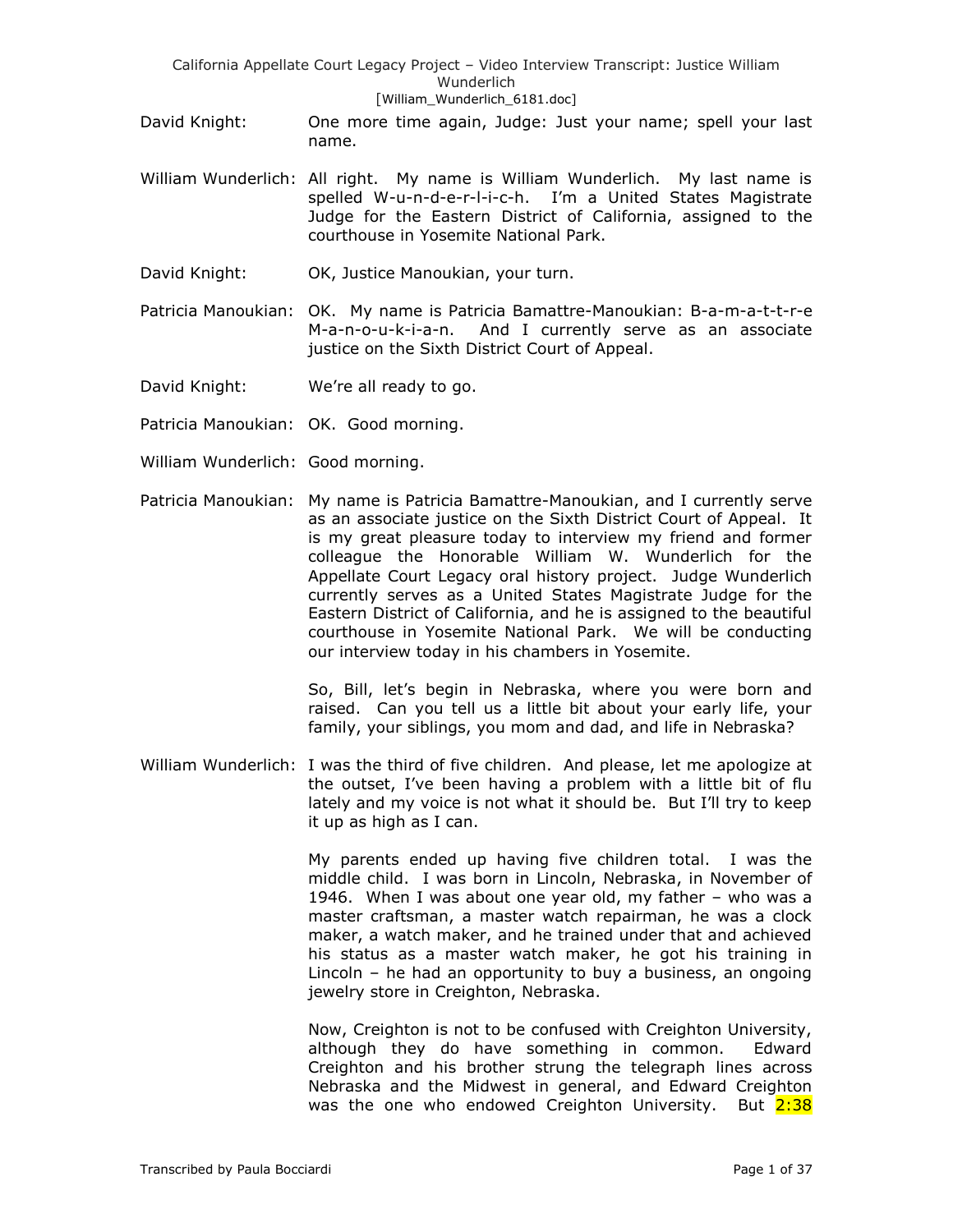## California Appellate Court Legacy Project – Video Interview Transcript: Justice William Wunderlich

#### [William\_Wunderlich\_6181.doc]

that's in Omaha. And then he had a small town up in Knox County named after him. I'm not at all sure that Edward Creighton ever visited Creighton, Nebraska. But the Creightonians were very proud of the fact that their town was named after Edward Creighton.

We moved there when I was one year old, and I was raised there until I left Creighton at the age of 17 to go to the university in Lincoln.

- Patricia Manoukian: Can you tell us a little bit about your mother?
- William Wunderlich: My mother was a high school graduate. Both of my parents were high school graduates; neither of them had any college education at all. My mother was a high school graduate. She was a stay-at-home mom through most of my upbringing. When I was in high school, and there were still two kids coming behind me that were four and five years younger than I am, but they were pretty much on their own, they were probably in what you would call junior high, we didn't have junior high back there, they were probably in the seventh or eighth grade -- my mother got a chance to buy a flower shop across the street from my dad's jewelry store. So she bought the flower shop. My mother had never done flower arrangements in her life, but she bought the store and the owner of the store promised to show her how to do flower arrangements, and she did. And my mother did very well as a florist. And she kept that business until . . . I'm thinking she must have bought it in about 1962 or thereabouts, and she held it until about 1972. So she was a successful florist and they had the wedding business coming and going: my dad had the wedding rings and my mom had the flowers.
- Patricia Manoukian: So they had a lot of business going on in your town. And how many people lived in your town?
- William Wunderlich: Well it's . . . I can tell you that with near certainty because it hasn't ever changed. When I left for the university in 1964, there were 1,400 people in Creighton, Nebraska. In 1987 I went back to the University of Nebraska, where I was given an alumni award at the halftime game . . . halftime of the Homecoming Game, and we went a few days early so I could check out my old home town. And when I got back 20 years later, it was 1,410 people. So it might be as much as 1,420 by now, 'cause another 20 years have passed. It was . . . It's a long . . . It's a town built along a long main street, it has no traffic signals, it's . . . I suppose other than being named for Edward Creighton, its claim to fame is Creighton, Nebraska was supposed to have the third finest drinking water in the state, by test. *[laughs]* So that was a big deal.

Patricia Manoukian: And what high school did you go to? 5:29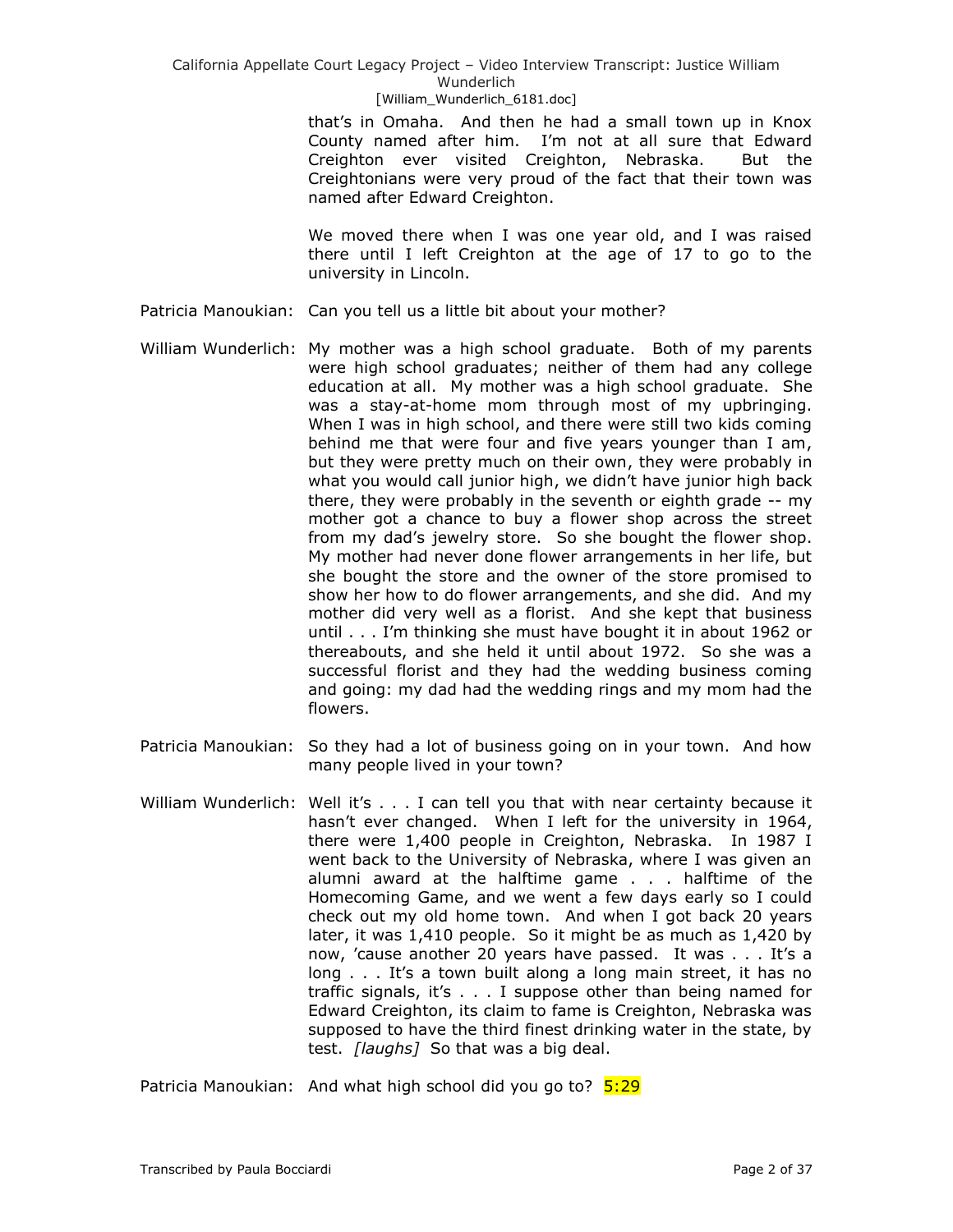- William Wunderlich: I went to a Catholic school. My family is Catholic. All my brothers and sisters graduated from St. Ludger's Academy – that's L-u-d-g-e-r-s. I'm not sure who St. Ludgers was; I've forgotten now, over the years. I think he was some sort of a dragon slayer or something. But in any event, it was the only – or certainly the largest – Catholic school in the county. And you have to know a little about the county I grew up in. The county was Knox County. It's a largely rectangular county. Creighton, at 1,400 people, was the largest of the eight communities in the county, and they ranged down to as low as 150 people in a town called Center, which was the county seat and it, believe it or not, was in the center of the county. So there wasn't much imagination in the names back there, but . . . . There were no other Catholic schools in the county. Creighton St. Ludger's was a magnet school for Catholic families from all over the county and was a very good school. The School Sisters of St. Francis were the nuns that taught the classes, and they lived up on the top floor of the school. And we had the -- not Jesuit -- I can't remember what denomination of priests we had but we had a monsignor who had a parsonage on the school property as well as an assistant. And they taught classes as well. And also, our monsignor was our basketball coach, so they did a little bit of everything.
- Patricia Manoukian: Several roles. And I understand you were the valedictorian of your graduating class.
- William Wunderlich: I'm proud to say I was, although I have to add, very quickly, that there were only 21 kids in my graduating class.
- Patricia Manoukian: Still, that's quite a distinction. And then you went on to the University of Nebraska.
- William Wunderlich: Correct.
- Patricia Manoukian: Now, why did you choose that college?
- William Wunderlich: Probably mainly finances. The nuns at St. Ludger's desperately wanted me to go to Marquette, and I was accepted at Marquette. But it was way too expensive for my family. My family had no money for college finances. I mean, we were getting by all right. We were — by Creighton, Nebraska standards — an upper-middle-class family. But in terms of paying for tuition and things like that, I mean, the college loans – you keep in mind this was 1964 – the loan business wasn't what it is now. You couldn't just walk into the desk at some office at the college and immediately qualify for student loans, so I was looking to finance my own college education. And I did it through a combination of things. I got a grant from the government. I don't remember the name of the grant, but it was for . . . a grant for people that were agreeing to major in engineering, science, or teaching, I think. And it was a grant that paid about half of my tuition, and I was lucky enough  $8:30$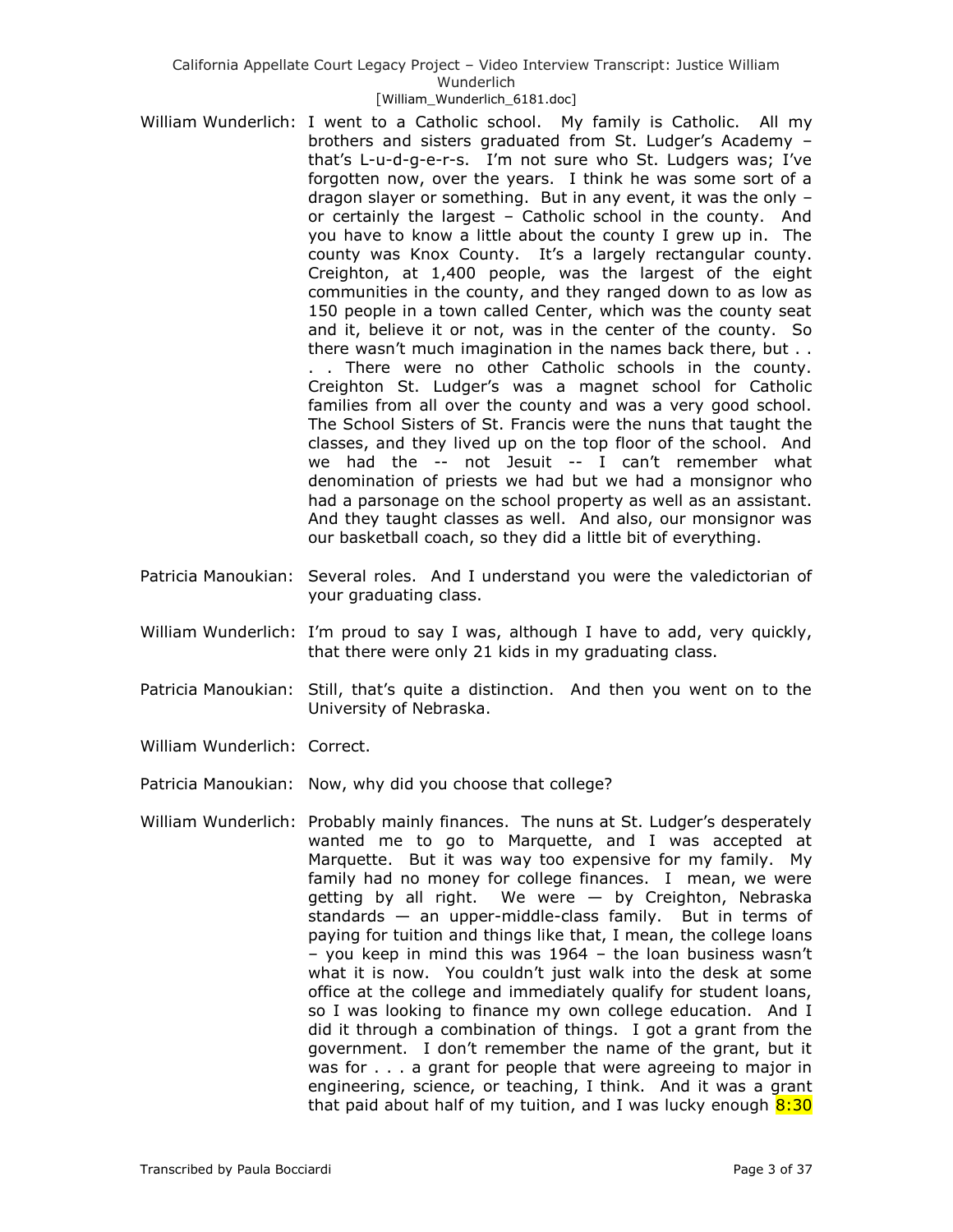$-$  my grades were good enough in high school  $-$  that I was given  $a - w$  hat is it called  $- a$  university . . . . The governing board of the university would give scholarships to the top 250 graduates statewide, and I was one of them. And that paid for the other half of my tuition. And so it was largely financial. And plus, I mean, even in those days, the Nebraska football team was something to be reckoned with, so I kind of wanted to be near the epicenter of the action.

- Patricia Manoukian: That would be the Cornhusker action . . .
- William Wunderlich: Correct.
- Patricia Manoukian: . . . there in Nebraska? But also, another wonderful thing happened while you were going to school there, as I understand it. You met your wife!
- William Wunderlich: That is correct.
- Patricia Manoukian: Can you tell us a little bit about that?
- William Wunderlich: Well, it's kind of curious. I went off to the university from a small town with visions of being a being stud on campus and dating all the women from . . . you know, like every young man coming into a university plans. And the university started something that year that they had never done before. They observed that the incoming freshmen were having a hard time melding with the upperclassmen. And so they decided to start a thing called "Freshman Camp." And it went on for several years, but this was the first. And so they selected 50 incoming freshman men and 50 incoming freshman women to attend this Freshman Camp, and it was conducted out on the Missouri River at some . . . I don't know if it was a Boy Scout encampment or what it was. There were cabins there. There were large rooms where they could serve meals and hold lectures and things like that. And the idea was to have a weekend where the new underclassmen could meet with some of the professors and some of the existing upperclassmen to get a better feel for what they were in for. So this was the first weekend of classes at the University of Nebraska. And that's where I met Norma. And we were married about four months later.
- Patricia Manoukian: You were married while you were a freshman at the University of Nebraska.

William Wunderlich: Correct.

Patricia Manoukian: And how old were you when you got married?

William Wunderlich: I had just turned 18.

Patricia Manoukian: Eighteen. And how old was Norma? 10:47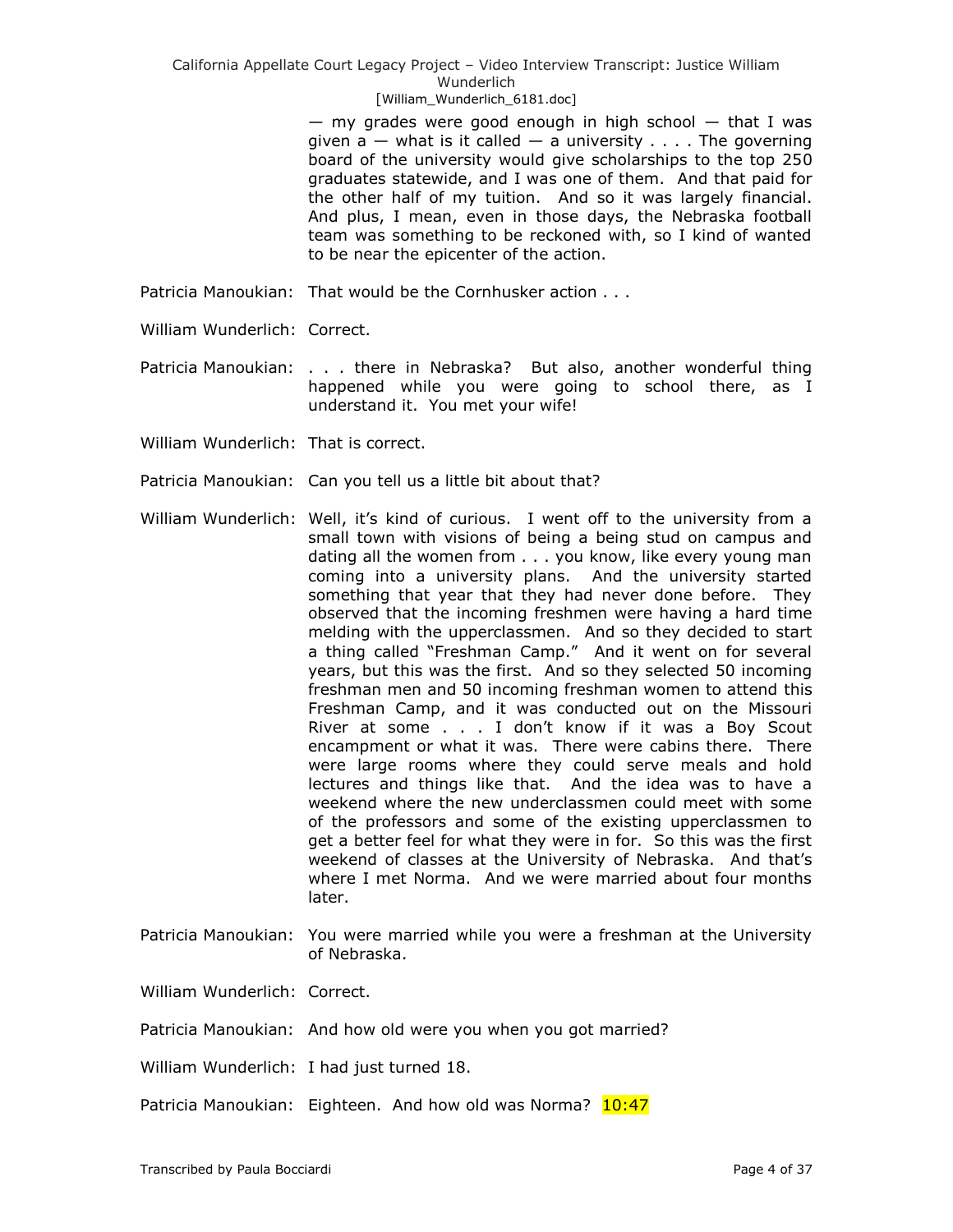William Wunderlich: She was 18.

Patricia Manoukian: And you've now celebrated how many years of marriage?

- William Wunderlich: Last January was 43.
- Patricia Manoukian: Forty-three years. So tell us a little bit about your days at the University of Nebraska. You were married your freshman year and attended classes and . . .
- William Wunderlich: I worked. I always worked at the University of Nebraska. I always had a job of some sort. But meeting Norma was the best thing that ever happened to me, because instead of having to work at a . . . carrying a . . . like at a drive-in restaurant or something like that, I got a job in a cancer research laboratory, which is a very strange thing because . . . . Well, I have to back up and say that I went to the university to major in engineering because that's what that grant said I had to major in. I wasn't interested in science, I wasn't interested in teaching, so I chose engineering. And I was completely out of my league. The math was way over my head, and I just *hated* it. And then I found out that if you once had the grant, you could go ahead and change your major and they wouldn't take it away from you. So I literally sprinted over to the Political Science Department and changed my major to pre-law, with a political science major and a minor in American history.

So here I am a political science major, working in a cancer research lab. And the way that all happens is Norma's father was a very famous research scientist. And by famous, I mean internationally famous. When he eventually retired, he had – you know, you've heard the old phrase "publish or perish" well, he had to his credit, when he finally retired, 160 publications and 4 books. His subject area was cellular physiology, and he ran this lab out on the east campus of Nebraska. Lincoln has two campuses – the downtown campus and the east campus. The east campus is where the agricultural college is. And they gave him a lab down in the basement of the plant research building of some sort out there, and that's where he conducted research. And so he said to me one day, at the end of my freshman year, "What are you planning to do for the summer?" And I said, "Well, I'm going to look for work, obviously." I said, "I've got my wife to support." And he said, "Well, how'd you like to work in my lab?" So I came over, and pretty soon I was culturing and scraping and changing human lung cells and examining them under the microscope. I was the grunt man in the lab, obviously. I prepared the muriatic acid that they used to sterilize all their glassware, and I did all the . . . . I ran things through the autoclave. I mainly was a cleanup guy, but they gave me little side stuff to do, I think really to justify in their own  $13:42$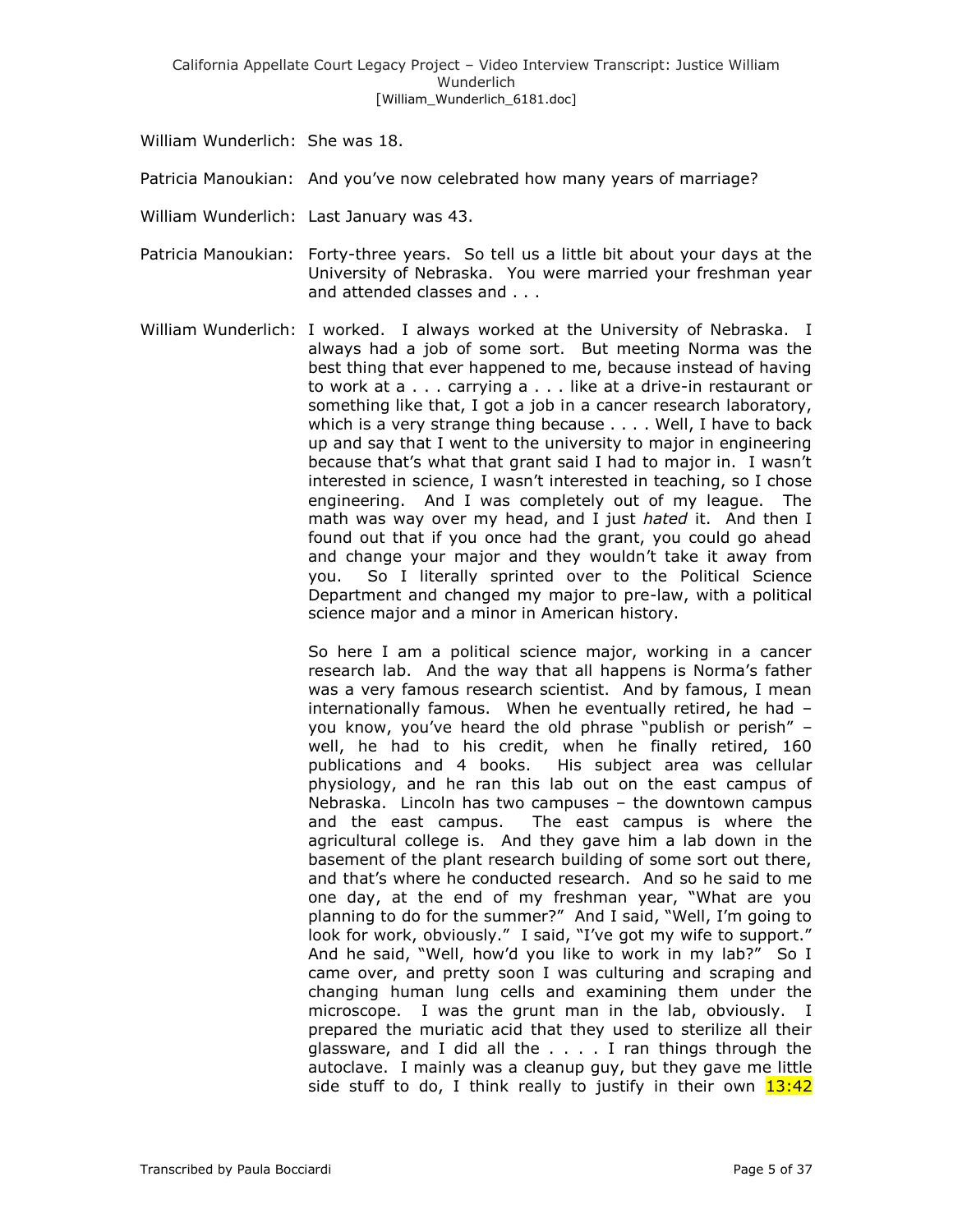> minds that they were paying me to do this and that I wasn't just the boss' son-in-law.

> And so anyway, I got lucky there. And then when Norma's family left for California, which I'll elaborate on in a minute . . . . We lived with them until they left in January of 1967 for California, and we moved into student housing out at an abandoned air force base outside of Lincoln. And I got a job running the student union on the east campus. I was the night manager. So I had to make sure the pool table was in good shape and the . . . . You know, I didn't have much to do, but it was a job.

> So that's what I did with my days. I mean, I studied, obviously, but I kept busy with a lot of little side jobs. And that's kind of the history of my academic career.

Excuse me, can I move this?

*[mike turned off briefly]*

- Patricia Manoukian: Are you ready?
- William Wunderlich: I forgot where we were. Tel me where we were?
- Patricia Manoukian: I'll ask you another question.
- William Wunderlich: OK.
- Patricia Manoukian: OK. So while you were at the University of Nebraska . . . . I know you have three wonderful sons. Can you tell me, were any of those born while you were a student there?
- William Wunderlich: Two. We got married of January of 200 . . . I'm sorry, 1965, and our first son was born a year and a week later. And as we laughingly tell people, we finally figured out after that what was causing it. So we had two sons within . . . . We had one a year later, and then 18 months after that we had another son. So by the time I graduated in June of 1968, we had two boys. And because I had been used to working, going to college, it didn't bother me too much the idea of working my way through law school.

And now we get back to Norma's parents. Her father, in his day, was perhaps the most widely known scientist in his field. I tell people jokingly that growing up in Creighton, I spent my summers fishing in farmers' ponds for catfish. Norma spent her summers following her father around Europe, because he would teach classes during the school year, and then in the summer he would be asked to give speeches all over Europe. So she'd be in Heidelberg or Edinburgh or someplace like that, spending her summer. She gets very angry when I say that,  $16:13$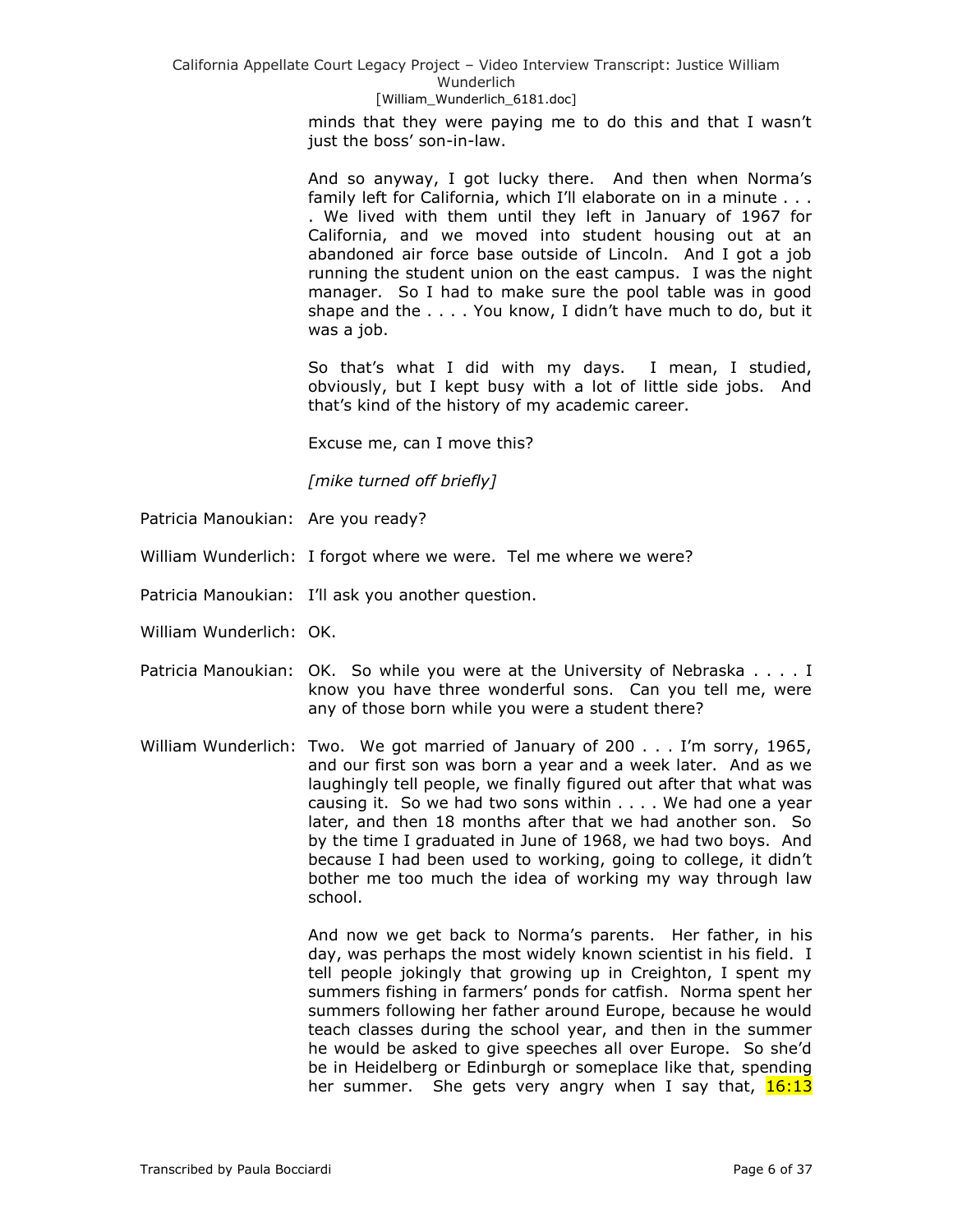'cause it wasn't *every* summer, but it was more than I was doing from Creighton, I can tell you that.

Anyway, he was so well known that he never *dreamed* this would happen to him. The University of Nebraska had this draconian rule in those days that you *must* retire when you're 65 years old – no exceptions. So her father – kind of smugly, perhaps – assumed that they would make an exception for him. So he went to the Chancellor and said, "You know, I'm going to be 65 in a few years, and I'm bringing an awful lot of money into this university in grants, and I assume you can look the other way on the 65 rule. I'd like to work 'til -- at least until I'm 70." And he says, "Sorry—no exceptions." He says, "Seriously?" And he said, "Yep - no exceptions." He said, "Okay."

Now, he had a former graduate student who had been bugging him for years to come out to the University of the Pacific in Stockton. Now, UOP has a pharmacy school, and they offered him a position directing graduate research. So at about the age of . . . . Well, let's see, they moved in '67, and he was born in '06, so he was 61 years old. He moved his wife and their belongings out to Stockton, California, built a house -- they were raising Old English sheep dogs at the time. So they bought a place out in an area they had no idea whether it was a good area or not. Fortunately for them, it's turned out to be one of the finest neighborhoods in Stockton, and their property is worth a very . . . a lot of money. But he raised sheep dogs, he continued his graduate research, and happily retired when he was about 70. He's one of the men that should *never* have retired, because he languished in retirement and died when he was 72, I believe – something like that.

Anyway . . .

Patricia Manoukian: So when you graduated . . . .

William Wunderlich: So when I graduated – getting back to UOP – McGeorge had always been a night school. In 1967, the very year my fatherin-law came to Stockton, UOP bought McGeorge. So here's this fine night school who has these tremendous passage rates on the State Bar exam. And I should have seen it coming because I'm not that obtuse, but suddenly we get this call from Norma's parents, senior year at Nebraska, saying, "Why don't you guys come out to California for spring break? We'll pay for everything. We'll send you the air tickets, we'll show you a little bit of California." We fly into San Francisco, we end up in downtown San Francisco on a cable car, then we end up at Lake Tahoe, and then the real reason for the visit sets in: I end up in an interview with Gordon Schaber, the Dean of the McGeorge School of Law. My father-in-law had set all this up, and Dean Schaber interviewed me, asked me what my LSAT scores were, offered me a 2/3 scholarship to go to 19:22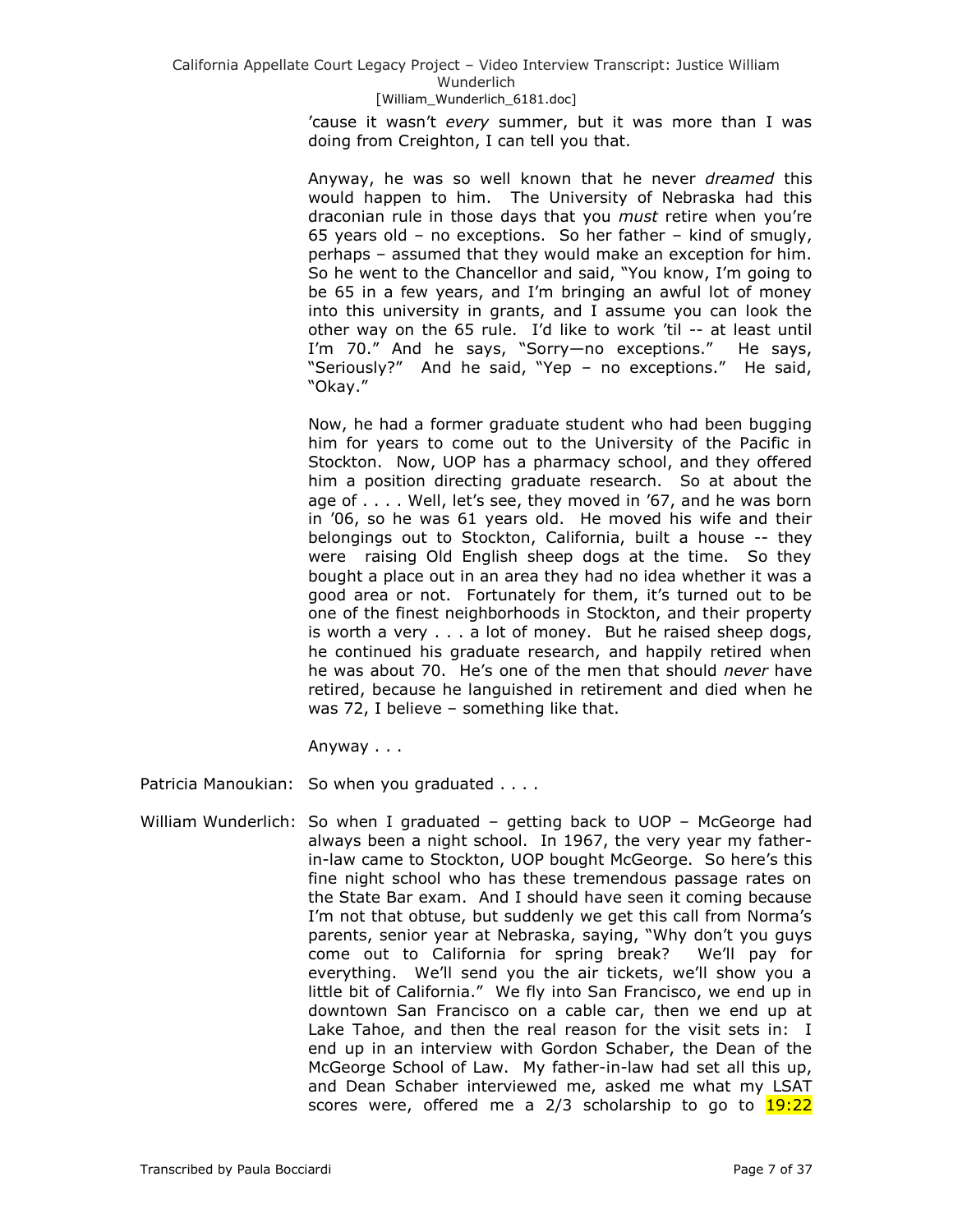McGeorge. And so I accepted and told my parents-in-law I was going to go to McGeorge, at which time we started househunting. I'm a 21-year-old kid, and they're looking for houses in Sacramento, and of course houses in those days were peanuts. They bought a house for \$16,200, took a \$600 down payment – the payment including taxes and everything else, insurance was \$141 a month. So we lived in our own house while I was going to law school, and it was a pretty great deal.

But I went to McGeorge because I knew I could handle the pressures of being a night student and working during the day - - I was used to that. And so when I got to Sacramento I looked for anything I could and I found a job as a management trainee for Allstate Insurance Company. It lasted about as long as it took for them to find out I was going to night law school, 'cause they were planning on me being a manager. So they decided in no uncertain terms I probably should look elsewhere.

So less than a year after I took that job, I went to work for the State Board of Control in Sacramento. As you know, that is the agency that screens the tort claims against the State of California. And I worked there for the better part of two years – maybe a year and three-quarters. And I was going to law school with a good guy who's still a very famous practicing attorney up in Sacramento named Emilio Varanini (he goes by Gene). Gene Varanini and I were very good friends. Our wives were good friends, we socialized together, and I still consider him a friend although I haven't seen him in years. But Gene had been working for the Budget Analyst for the State of California, and he couldn't stand his job.

So, curious things happened in Sacramento in 1970. 1970. You may recall – if you're not a student of California history you won't recall this – but in 1968, for the first time in as many years as anyone could remember, the Republicans were able to wrest away from the Democrats the speakership of the State Assembly. And a guy named Bob Monagan from Lodi was put in – or from Tracy – was put in as Speaker of the State Assembly. Well, in 1970 the Democrats got it back. And the way they got it back was a guy named Bob Moretti from the Los Angeles area became Speaker because he promised committee chairmanships to several Republicans if they would vote for him. So he had several people switching sides. And one of the people that switched sides was a guy named Paul Priolo, who at that time was the Republican representative representing Santa Monica. Now, that tells you how long ago this is  $-$  a Republican representing Santa Monica. In those days, a Republican represented Santa Cruz, too. So we're talking ancient history here. But in return for their votes, Moretti created several new environmental committees. The environment was just becoming an issue in those days – it was becoming kind of a cause célèbre and *the* cutting-edge guy in the State Assembly . . . . <mark>22:45</mark>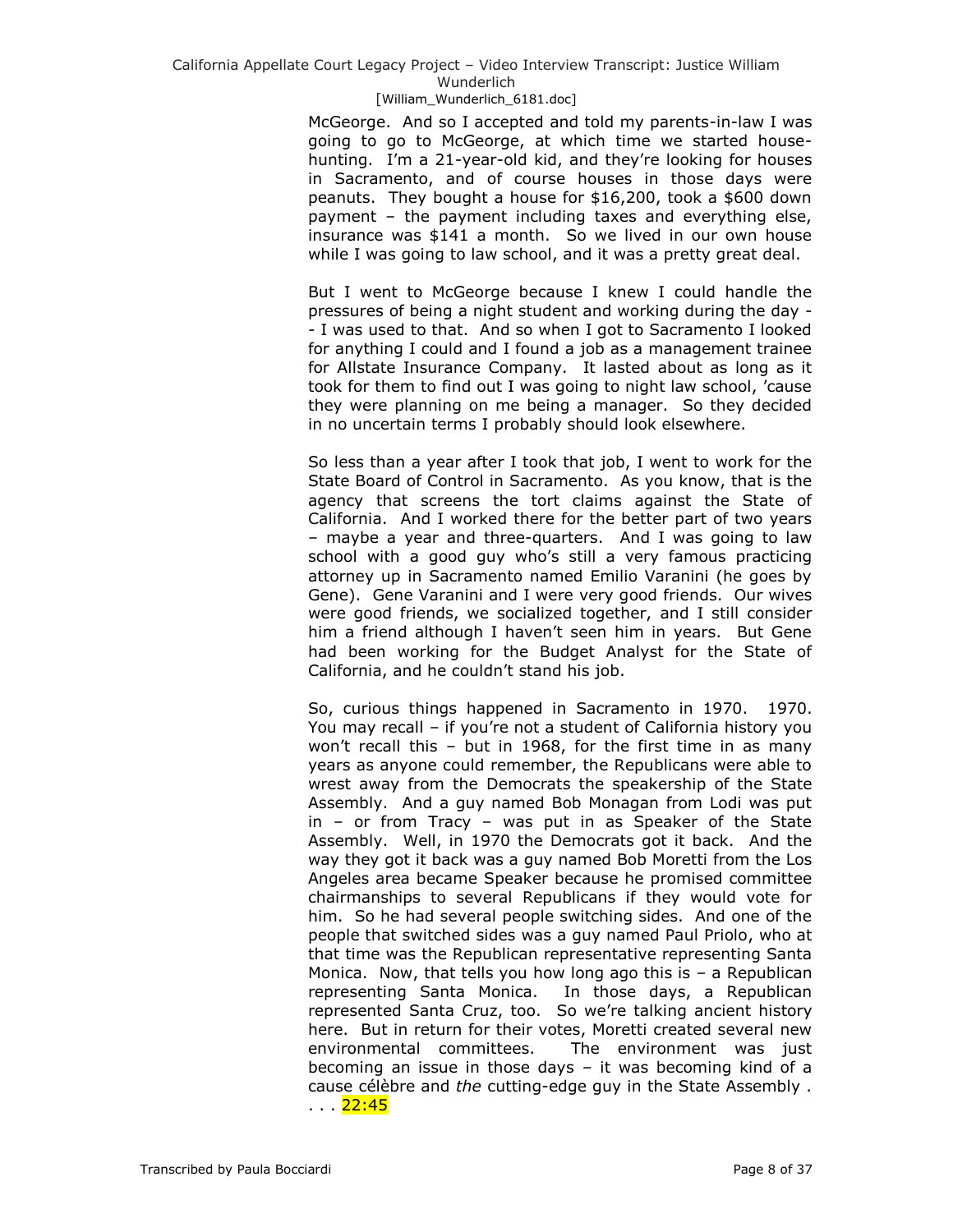Yes?

Patricia Manoukian: Do you want to go back to . . . .

- David Knight: You were talking about Moretti.
- William Wunderlich: Okay. Bob Moretti repaid his debts by creating new environmental committees. Now, before that, as I was saying, the leader in the environment was a Sacramento Democrat named Ed Z'Berg. His name is spelled Z-apostrophe-b-e-r-g. And Ed Z'berg was the be-all and the end-all in the environment. Well, Moretti reasoned that the environment was too big an issue for one committee. (Z'berg had the Environmental Quality Committee.) So he created two new environmental committees. He gave one of them to March Fong, who later was known as March Fong Eu and we all know went on to other offices in state government. And the other committee – the Planning and Land Use Committee – he gave to Paul Priolo. But he wasn't so confident of Priolo that he was going to let him run amok, so he stacked his committee with Democrats. There were more Democrats than there were Republicans on the committee.

Well, anyway, these new committees were created, and these guys over in the statehouse were looking enviously at these jobs. And my friend Gene Veranini landed the job as the chief consultant to the Planning and Land Use Committee. So he calls me in the spring of 1971 and says – we're in our third year at McGeorge at that time – and he said, "You know what, our committee has been informed that we're entitled to two consultants – a senior consultant and an associate consultant. Would you be interested in the job?" Of course I was, and the pay was better than what I was making across the street, so I hung up my job over at the state and went across the street and started working for the state Legislature.

And it was a fascinating time, and it ties in a little bit because that's what gets me to Monterey County. We worked for . . . on a number of issues on the Planning and Land Use Committee. The most interesting to me was preserving the California coastline – what eventually became Prop 20. In those days we had competing bills from Alan Sieroty and other people. Every year they were introducing these bills; every year nobody could agree on anything. Eventually it went to the voters in the form of Prop 20, forming the Coastal Commission.

Well, in those days, the direction of the coastal preservation wasn't clear. So Priolo decided that the smart thing for his committee to do would be to conduct a series of hearings up and down the state on the coast. Of course, the fact that those were nice little boondoggles didn't have anything to do with it at all. So we started in San Diego. We did a  $25:30$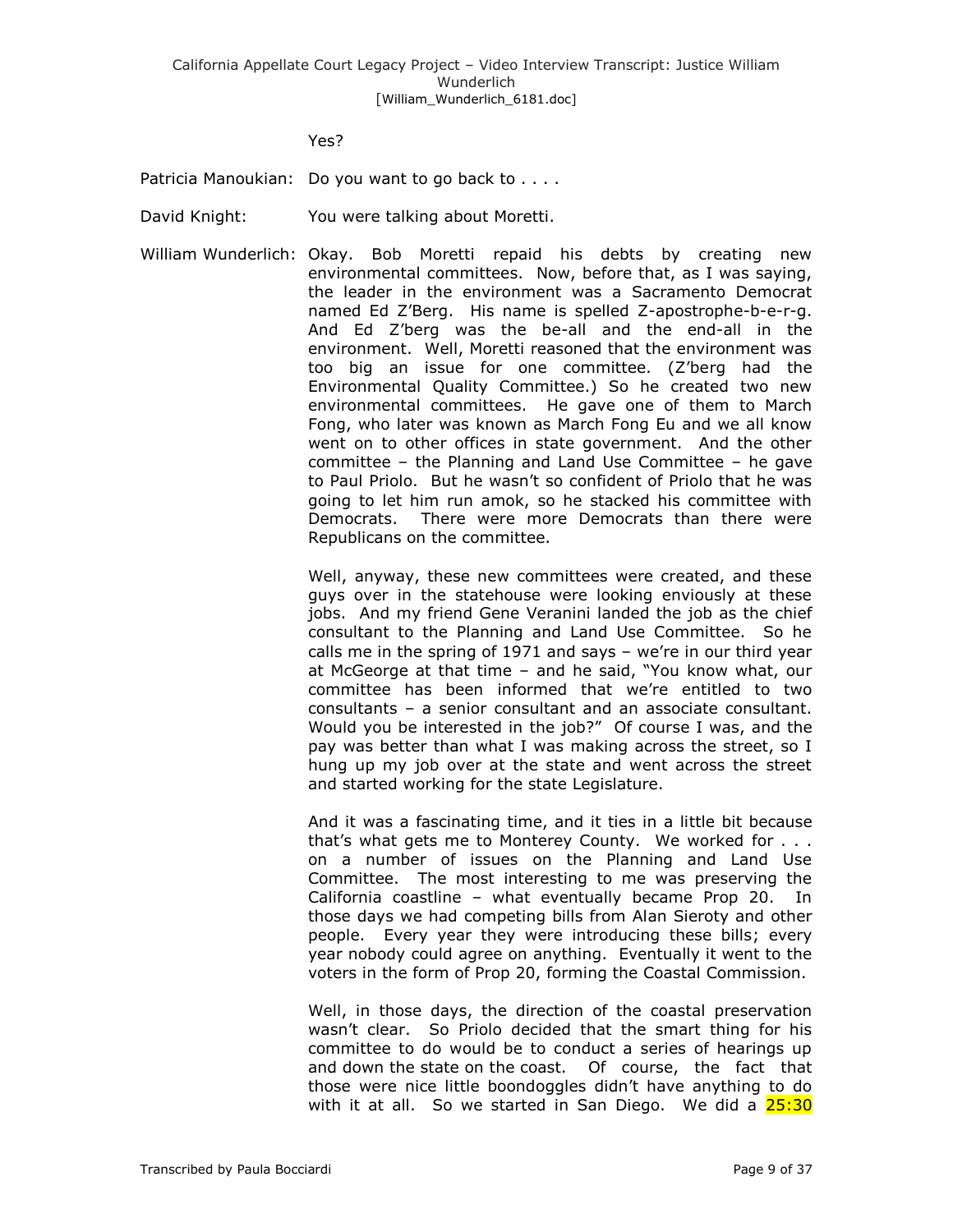three- or four-day hearing down there at some nice hotel, I'm sure – I don't remember where. Then we went to Los Angeles. Then we skipped Monterey, because we were offered the opportunity . . . . There was a lobbyist working in Sacramento at the time. I can't remember his name; his brother was a famous author. Anyway, he represented the Dole Corporation, and he offered us a de Havilland Otter – an 18-seater plane with wings above the windows so everybody could see everything. He offered to fly us from the Executive Airport in Sacramento all the way up to Eureka and back at about 500 feet above the coast, so we could get a good look at the coast. Now, again, it wasn't without a price. His company was developing a place called Sea Ranch, which is a big development now but in those days it was very tenuous. We landed at the Sea Ranch Airport, they had vans waiting for us, they whisked us away for wonderful hors d'oeuvres and stuff, looking out over the ocean. And Conrad – no, I'm sorry, I can't think of the name . . . .

Anyway, then our final hearing was in Monterey, and it was in the spring of 1971, and we went down and we stayed at what at that time was called the Mark Thomas Hyatt House – or the Mark Thomas Inn. It's now the Hyatt House. And we stayed there for three days and had hearings and I just fell in love with the Monterey Peninsula. I mean, honest to heavens, it was the most beautiful place this kid from Nebraska had ever seen.

So I went back to Sacramento and I said to Norma, "We gotta raise our kids down there." At that time "our kids" was two; by the time we got down there, there were three, because another one came along I'll tell you about in a minute. But anyway, I fell in love with the Monterey Peninsula in 1971. 1972 I took the Bar. And here's where the third son comes in. Norma announces to me in the fall of 1971 that she's pregnant. Typical of my good planning, my son Brian was born on the . . . . Well, let me back up and say, I was still working full-time the summer of the Bar exam. And Veranini and I were both sitting for the Bar exam, and we were both jealous of each other, so neither one of us got any time off except weekends, of course, and we were taking a BAR review course down at McGeorge at night, and we were doing pretty well on that. So I was pretty confident.

But then we decided . . . . They came to all the committees. 1972 was an election year, and the Speaker announced, "All the members want to be able to go back to their home districts and campaign, so I want all the bills cleared out of committee by such-and-such a date." It was a Thursday. And so we did that. We got all the bills out of our committee on Thursday. Then we got Friday off, I got Monday off, and the Bar exam started Tuesday. So I had a four-day uninterrupted study period. The problem is, Brian was born Sunday morning. So . . .. I'd never had this option with the older two boys. No 28:44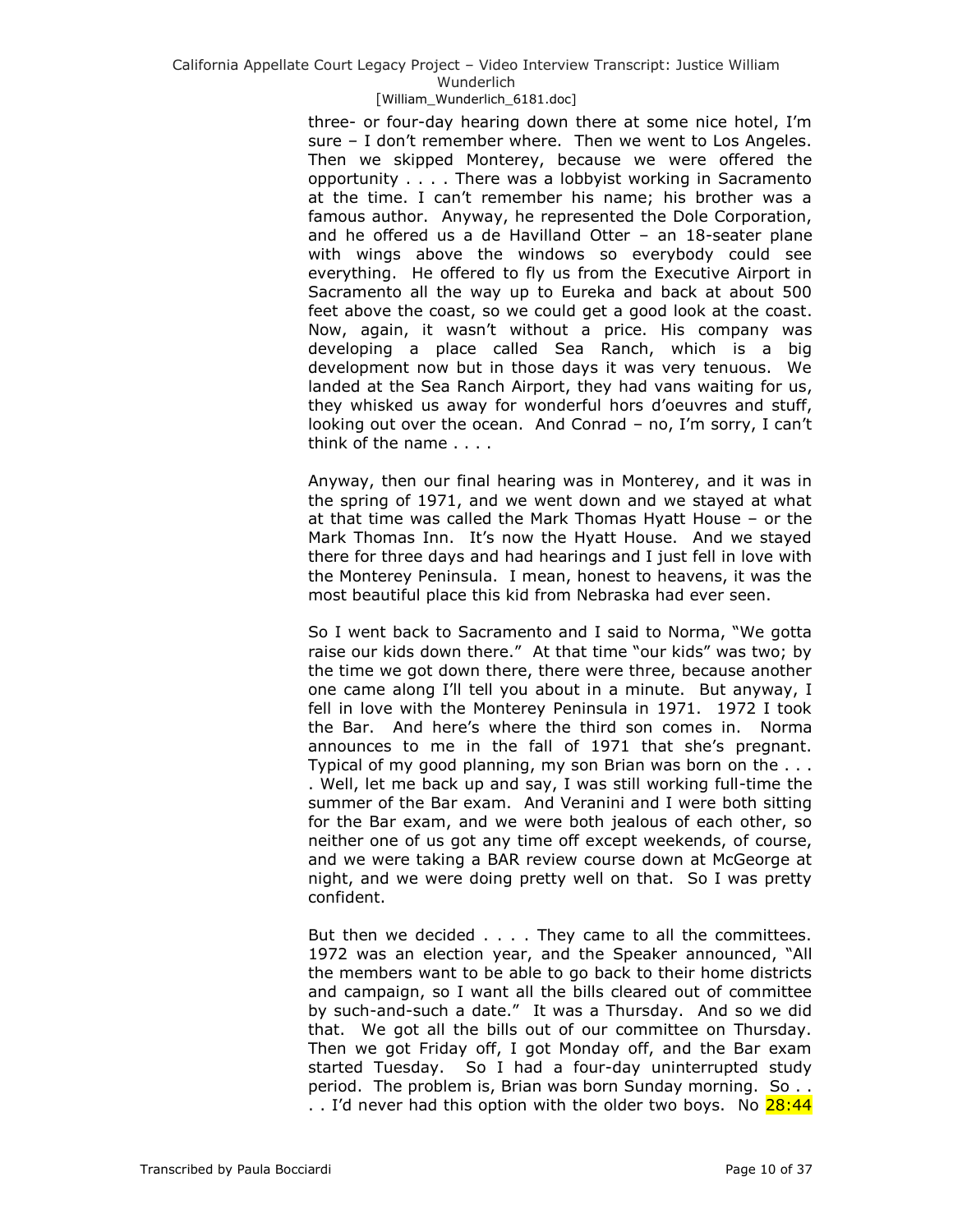one ever offered me the opportunity to go in and watch them be delivered. They offered me that option with Brian and I declined. I was studying my criminal law outline out in the waiting room. So, you know, I regret that but I did what I had to do.

And so I get down to McGeorge later in the morning and my study group says, "Where have you been?" I said, "Well, my wife just had a baby." "Well, we got the Bar exam coming up on Tuesday, you know that, don't you?" "I hadn't forgotten, guys."

So I took the Bar exam, started Tuesday, middle day was the multi-state, and the third day was all essay. And they tell you not to study during the Bar exam. Well, forget about it. At the end of the first day I could see what subjects we'd covered in essays but I knew that there were only five subjects covered in the multi-state. So I'm studying all night for the multi-state. I take the multi-state. During the multi-state on Wednesday, my brother-in-law Jim Pace has to come up from Stockton and bring Norma and Brian home from the hospital; I couldn't even do that. And so . . . . And then I studied again Wednesday night 'cause, you know, there were 16 subjects on the Bar in those days and I knew which ones we'd already covered, so I concentrated . . . . And I have to tell you, I would never repeat this . . . . I mean, it's 30 years now, so I guess the statute of limitations has passed, but I knew when I walked out of there that I had passed the Bar exam. And I also knew that I probably would never sit for it again if I didn't, because I never could have done a better job than I thought I had done. And I did pass.

And now we'll get back to Monterey. I passed the bar exam; I got the results in November. One of the worst days of my life was December 13, 1972. That's the day I was sworn in to the Eastern District of California and sworn in before the state Supreme Court in Sacramento. And when it was all done, all my buddies were talking about where they were going, who they were going to work for. I walked back across the street to the state Capitol, back into my little, you know, rabbit warren of offices back in there where I was writing speeches. And I'd been doing the same speeches for two years, and I sat there and said to myself, "You know, is this why you went through four years at McGeorge, to write speeches for some politician?"

So I had a name. There's a guy I had met at McGeorge; he was a year ahead of me. Good guy named Bill Reed. And I knew that Bill Reed had gone to work for the D.A.'s office in Monterey County. And Monterey . . . *any*thing in Monterey County was attractive to me. So I called Bill Reed, and it's one of those crazy calls that stands out in your life, you know, like the call you get . . . you know, whatever. But I called Bill Reed and he said, "I can't believe you're calling me today.  $31:32$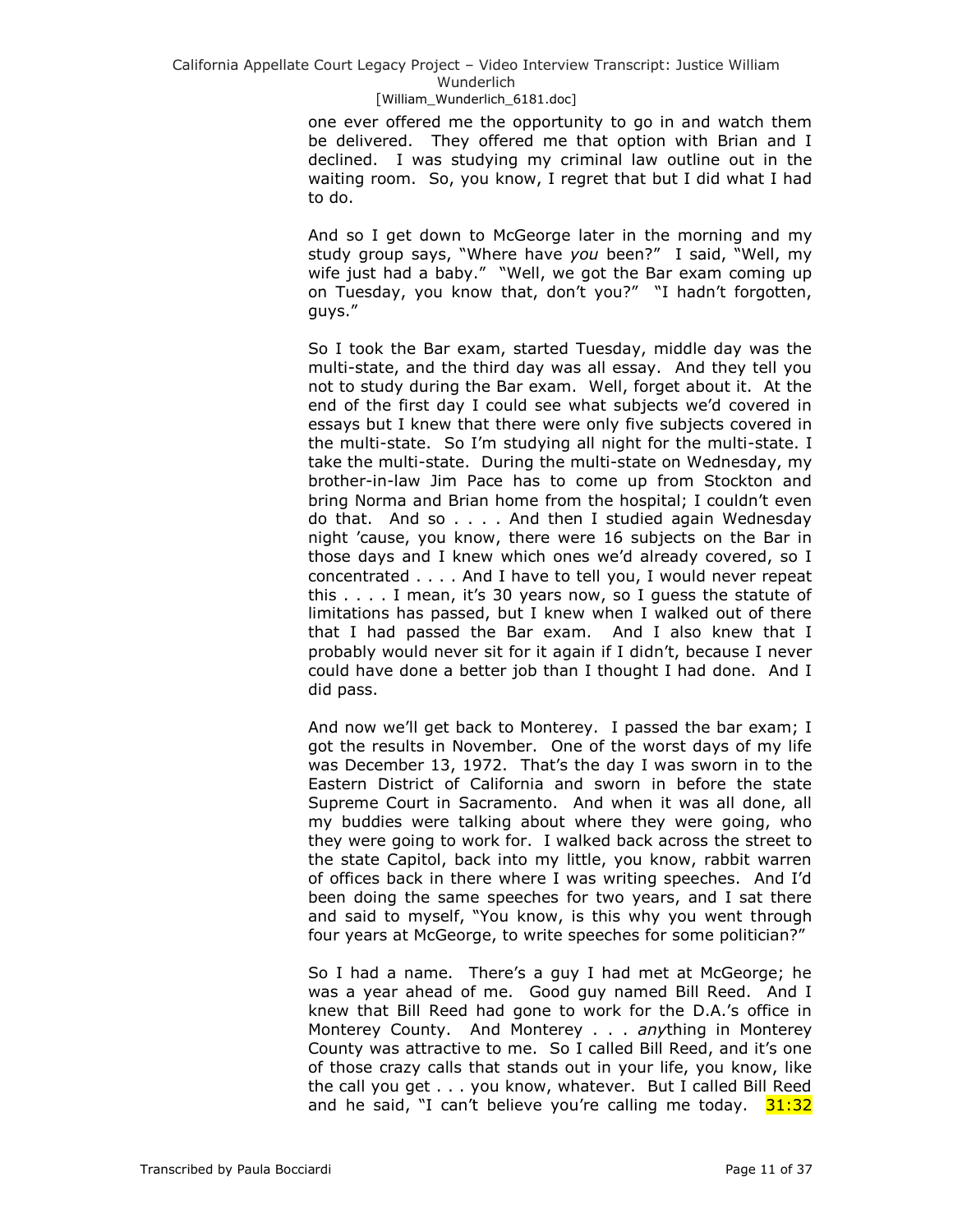# California Appellate Court Legacy Project – Video Interview Transcript: Justice William Wunderlich

### [William\_Wunderlich\_6181.doc]

They're just about to close the deal. We've got an opening down here. But they're not real happy with their applicants. Can you put together a resume and . . . . You know, there was no such thing as faxing anything or e-mailing anything. So I had to type out a resume, put it in the mail, and mail it to him. And I'm proud to say that's the only resume I ever wrote in my life.

I got a call a couple days later from Bill Curtis, who was the District Attorney of Monterey County. And my interview process was completely in reverse. Normally an applicant for work down there goes to Salinas and interviews with Bill Curtis' chief lieutenants. And then if he's good enough – or she – they get an interview with the boss. Well, I got my interview with the boss to begin with. The Director of Corrections in those days was a guy named Raymond Procunier, and he had an office, of course, in Sacramento. And Bill Curtis calls me and says, "Well, I'm going to be in Raymond Procunier's office tomorrow. Can you come over and meet me?" And at that time I was wearing a moustache, and not a very good one, by the way. And so I went over and interviewed with him, and he says, "I like everything I see. I want you to come down to Salinas and meet with my chief deputies. And by the way, lose the moustache.‖ *[laughs]*

So I did. I went down to Salinas and interviewed with this old warhorse of a prosecutor named Ed Barnes. And he wanted to grill me on Miranda – that was a big issue, still, in those days. And I, of course, had the law school take – you know, constitutional right to remain silent. And his retort was, "But what's that got to do with the truth?" [laughs] That's hard to argue with!

And then I interviewed with John Phillips, who is now a retired superior court judge in Monterey County (at that time was one of the assistant D.A.s). And then they put me in the library, and I sat in this library for what seemed like two hours. It was probably 45 minutes. And they came in and they said, "OK, you've got the job. When can you start?" And I said, "Well, what are you talking about?" And they said, "The sooner, the better." And I said, "Well, I've got a house to sell, I've got two kids in school, I've got a family to move, and I've got to find a place to live down here. You've got to give me some time." He said, "I'll give you 'til the first of February." So that's what I got. And that's when I started, was the first of February.

We rented a house out in Carmel Valley. We sold our house in Sacramento for what we thought was a killing: we bought it for \$16,200, sold it for \$19,400, thought, "What? There just can't be any better than that." Now that same house would sell for \$80 or \$90 thousand, probably. It's not a very good neighborhood, but it wasn't that bad in those days. 34:12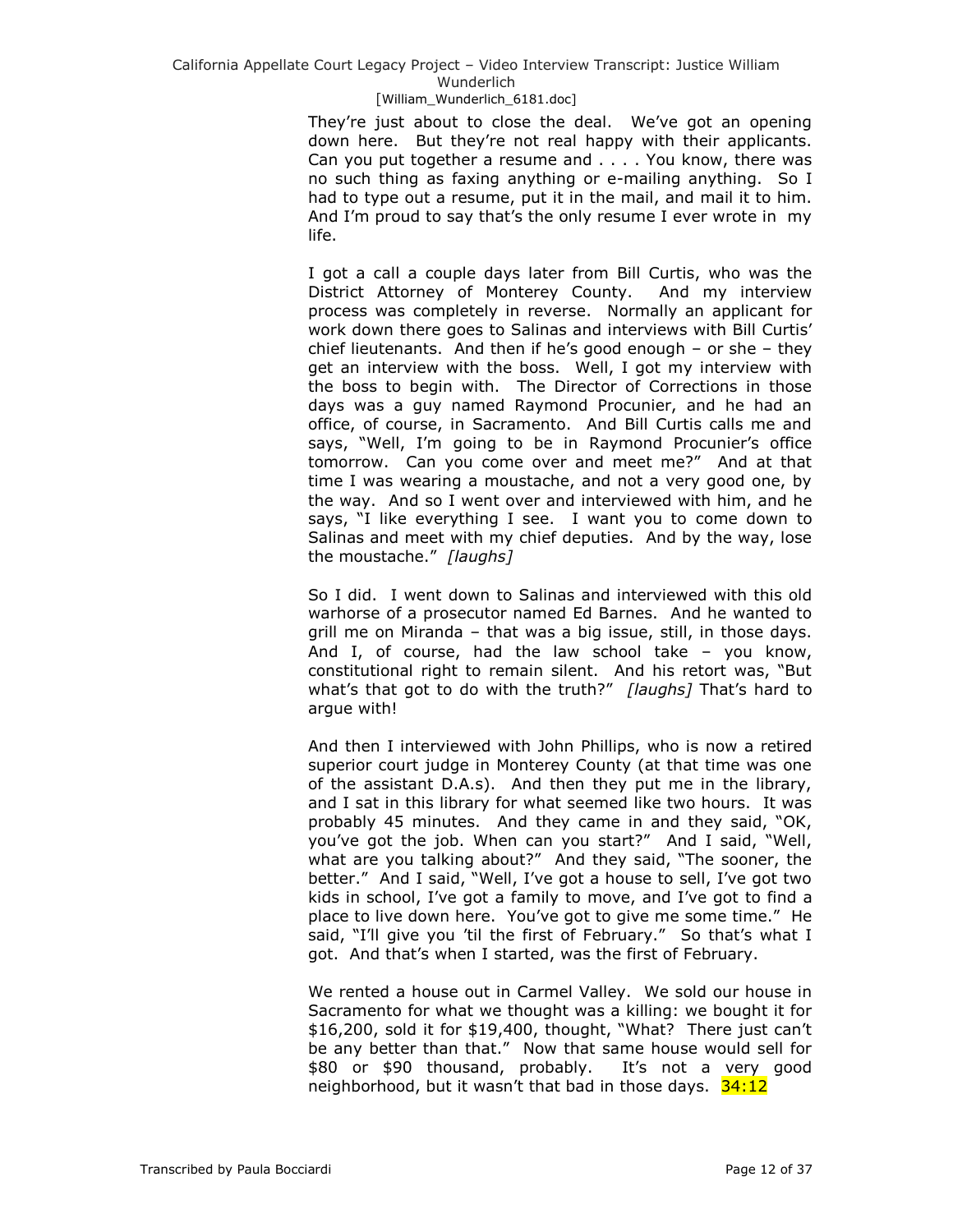> So we moved down to Carmel Valley and rented a house and I went to work as a prosecutor, first in Salinas and then eventually in Monterey. And I had a pretty storied career in the D.A.'s office down there. I don't know if you want to get into that or not.

- Patricia Manoukian: I'd like to ask you a little bit . . . . Your third son is Brian, and your first and second sons' names are?
- William Wunderlich: Bob and Bill.
- Patricia Manoukian: OK. So, Bob and Bill. Obviously Bill's named after you. Bob named after anybody?
- William Wunderlich: My older brother.
- Patricia Manoukian: Your older brother. And is Brian named after anybody?
- William Wunderlich: No.
- Patricia Manoukian: OK. So you moved your family down to Monterey, and started as a young deputy D.A. As I understand your career, you worked yourself up very quickly in the D.A.'s Office and you handled a number of very serious prosecutions. Are there any cases that you tried that stand out in your mind that you'd like to talk a little bit about?
- William Wunderlich: Well, clearly, my . . . . I wouldn't say it was the most publicized, but the most difficult case I handled in the D.A.'s Office was a quadruple murder in the city of Seaside, where a young man named Harold Bicknell stabbed to death his grandmother, his maternal aunt, and two of his cousins. And he did so in consort with his 17-year-old girlfriend. And it was a crazy case.

It happened in August of 1977. No, probably '76, probably '76. And, you know, Charles Manson was still on everybody's tongue in those days, and what happened here was this family – this elderly woman and her daughter and the daughter's daughter and another cousin – were living in this tiny little apartment in Seaside. It couldn't have been much more than 700 square feet. And so the blood and gore in an apartment that small, when you have four victims stabbed up to 50 times each, was amazing. But the most amazing thing was – one of the amazing things was – the bodies weren't discovered for a couple of days. It happened on a . . . . I'm kind of making this up from whole cloth right now 'cause I don't remember the exact days of the week, but I'm going to say that it happened on a Saturday. And the family took exception and kind of raised their eyebrows when Grandma and the . . . her daughter didn't show . . . . They were very devout Baptists, and there was a visiting minister in town who was giving lectures on Sunday, and they didn't show up. They didn't show up 37:09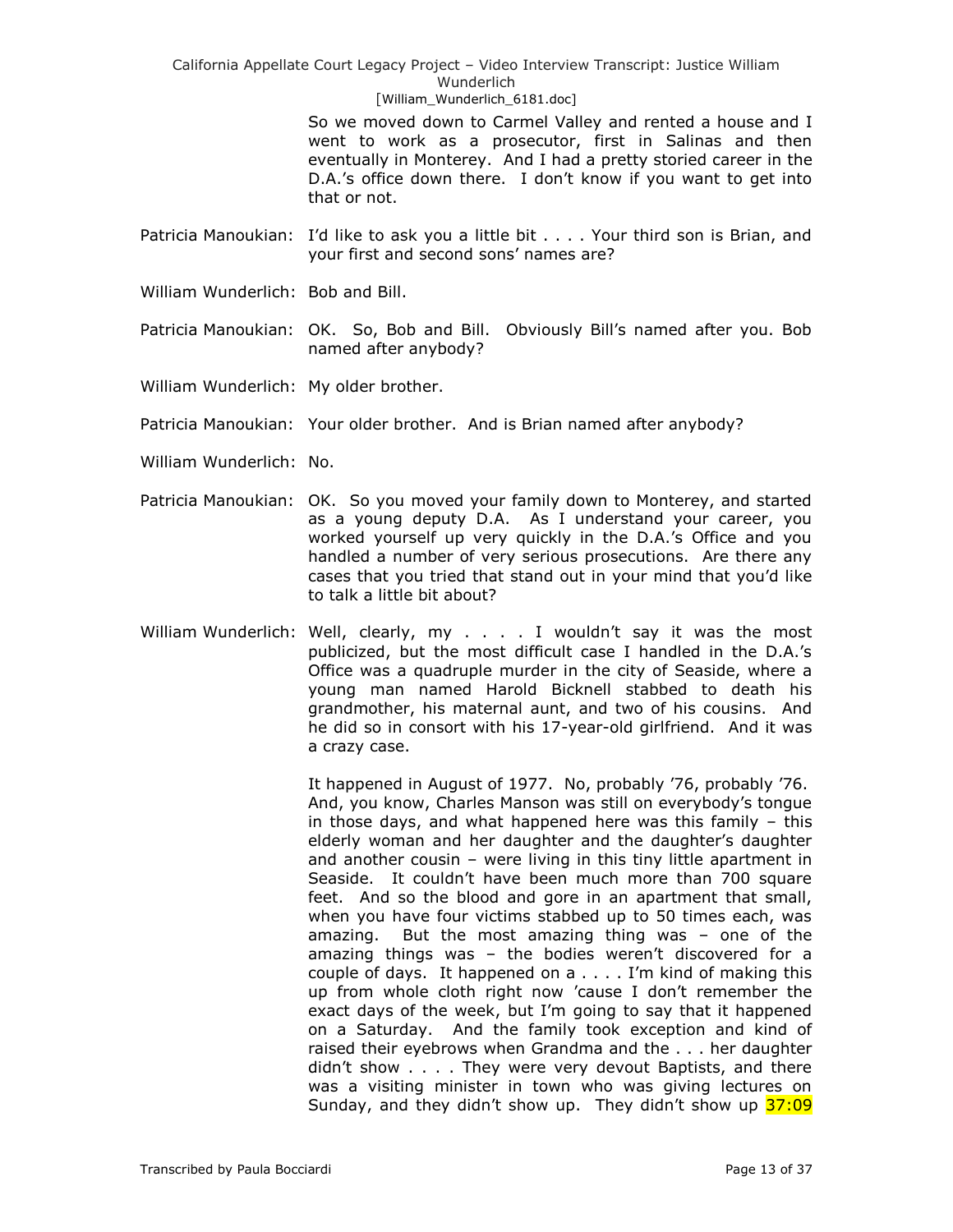again on Monday. So on Tuesday morning another daughter of this older woman told her husband, "On the way to work, stop by and check on Mom." So he went over to the house and the porch light was burning and there were lights on inside, and what he saw just horrified him. He immediately called the police. What had happened was these bodies had mainly exsanguinated all over everything. There were pets in the house that had traipsed around and left bloody footprints everywhere. And there were bloody human footprints all over the house.

So what had happened . . . . Well, I don't want to get into that yet. But anyway, the police were called in. They had no suspects. In the meantime, Harold Bicknell had joined the navy, and he was down at the navy recruit depot in San Diego. And eventually he was developed as a suspect. And the arrest wasn't made 'til Halloween Day that year. So from August until Halloween, the Monterey Peninsula was frozen with this case. They just couldn't get  $a \ldots$  . they were paralyzed with fear that somebody like a Manson family was out there, because the butchery was beyond belief. One of my good friends was the deputy D.A. on call and he went to the scene, and the next thing he was out in the gutter puking. You know, he just . . . it was unbelievable. Nobody in law enforcement that worked on that case had ever seen anything like it before or since.

So they arrested Harold Bicknell in October of that year. I'm trying to think now if that was '76 or '77; I think it was '76. Now, one of the things that they had noticed when they went into the crime scene were these human footprints. But they didn't appear to be human footprints left by the planar surface of your foot. They appeared to be clothed. So they reasoned that whoever did this had stockings on, and they were walking around. So there was a very bright detective named Alan Frees working for the Seaside Police Department. And any time they had a suspect that they brought in for sentencing -- or questioning, excuse me – he would have them put on a pair of nylon socks and step in paint and walk up and down these long strips of butcher paper. And they would have one for each possible suspect.

So after they made the Bicknell arrest, they were in consultation with a criminologist  $-$  or a, that's not the right word. I wish I could think of his name. He's from San Francisco, he's a very famous . . . he does autopsies and things like that, and he's very well known. But he advised the cops and the D.A.'s Office that he had gone to a lecture by this scientist from the University of North Carolina at Greensboro, who was the foremost expert on foot marks – I say foot *marks*, not foot prints -- foot marks in the world. She was studying at the caves over at Olduvai Gorge. And she came eventually and testified for me in the trial, and by the time the trial was  $40:21$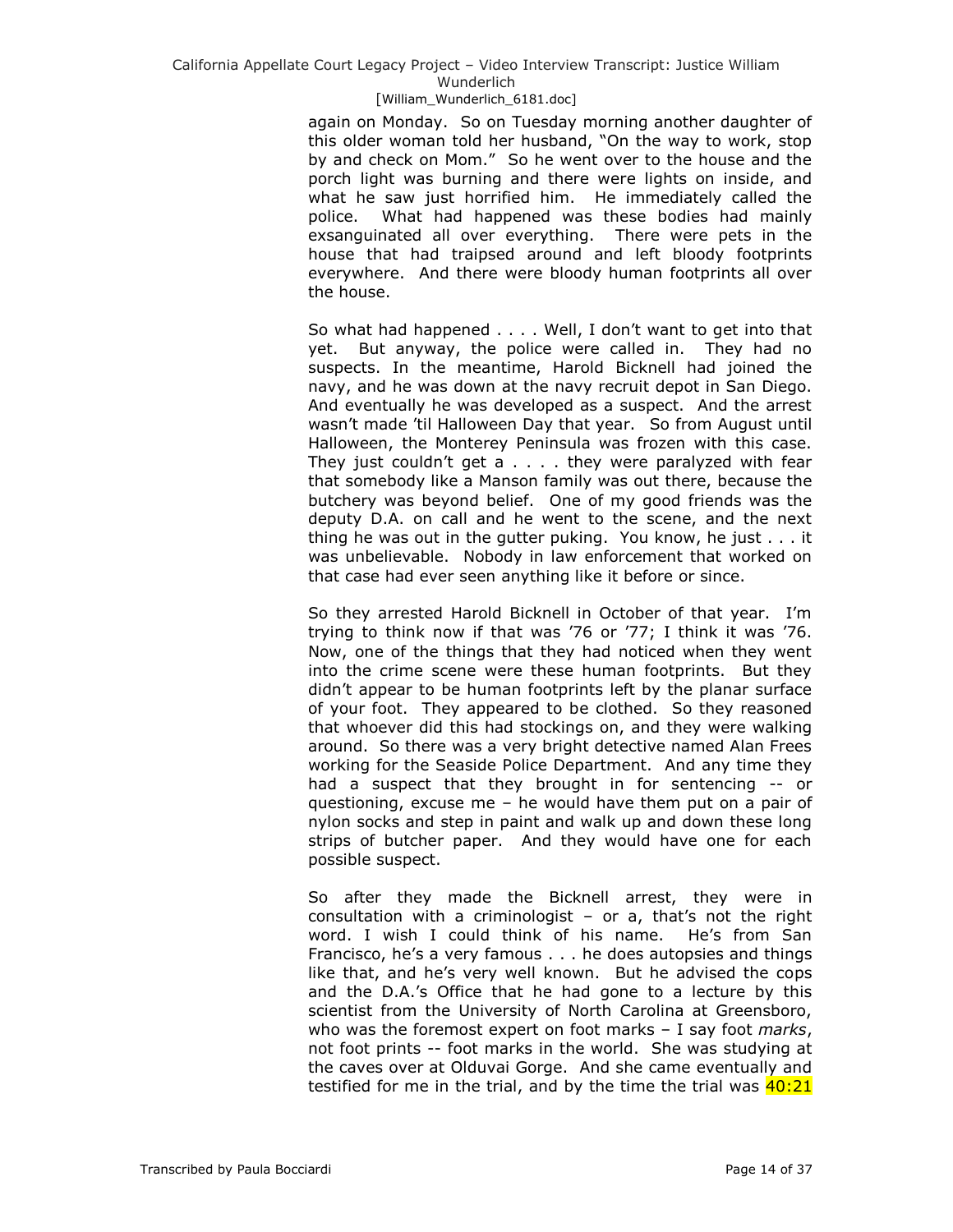over, she had been invited by Mary Leakey to come and study with her at Olduvai.

So they brought Louise Robbins in, and they said, What do you need?" She said, "Well, I want to examine these footmarks that you have on this butcher paper." And what they had done at the scene is they had sprayed the entire apartment  $-$  it wasn't much of a spray 'cause it was a very small apartment – with whatever it is that brings out the blood, makes it stand out very obviously for the photographers. And then they took a special camera that they would put on a tripod or a fourpod directly above the footprint. And they would take it, and the photograph they got was the real dimensions of the footprint. It didn't have to be measured against anything.

So she had these footprint photographs, and she had these butcher paper strips, and she said, "What I want is a quiet room, and leave me alone." And they said, "We want you to tell us if you can identify any of these people that have walked in this paint as possible suspects." She goes in the room and she's in there for a while. She comes out and she says, "I've identified Harold Bicknell as a suspect." She said, "He's about 5 foot 6. He's of, sounds like, Irish heritage, perhaps. He weighs about such-and-such." And she was just dead-on in her description. And then she said, "But I've got another suspect for you." Now, they never knew that there were two people involved until this happened. She said, "There's a person that you call 'Milligan.' Milligan was also in that room. She walked around. She's a pre  $\ldots$ ,  $\ldots$  not prepubescent, "She's a preadult, probably 16 or 17 years old." I think she was in fact 17. "Her family comes from the British Isles. She's about 5 foot 8." Blah blah. Describes her to a tee, based on these footmarks.

And so then they go out and get a statement from . . . . Of course, they got a statement from Bicknell down at the marine recruit depot in San Diego, so they already had his confession. And then they got Milligan's as well. And they solved it that way.

And then to put on the trial . . . . You know what Kelly-Frye hearings are, where you have to prove scientific evidence is widely accepted where it's never been admitted in court before. We had a huge Kelly-Frye hearing in the case, involving the admissibility of Dr. Robbins' testimony. My opponent in the case, by the way, was a well-known Monterey County defense attorney named Larry Biegel. And to this day he's unhappy about the verdict because, in all candor, later Louise Robbins was discredited.

But Harold Bicknell . . . . I'll finish the story and tell you why it didn't do Harold Bicknell any good. We tried the case over a long period of time. Verdict came in, Judge Jim Leach was the sentencing judge, and he set sentencing for a Monday 43:34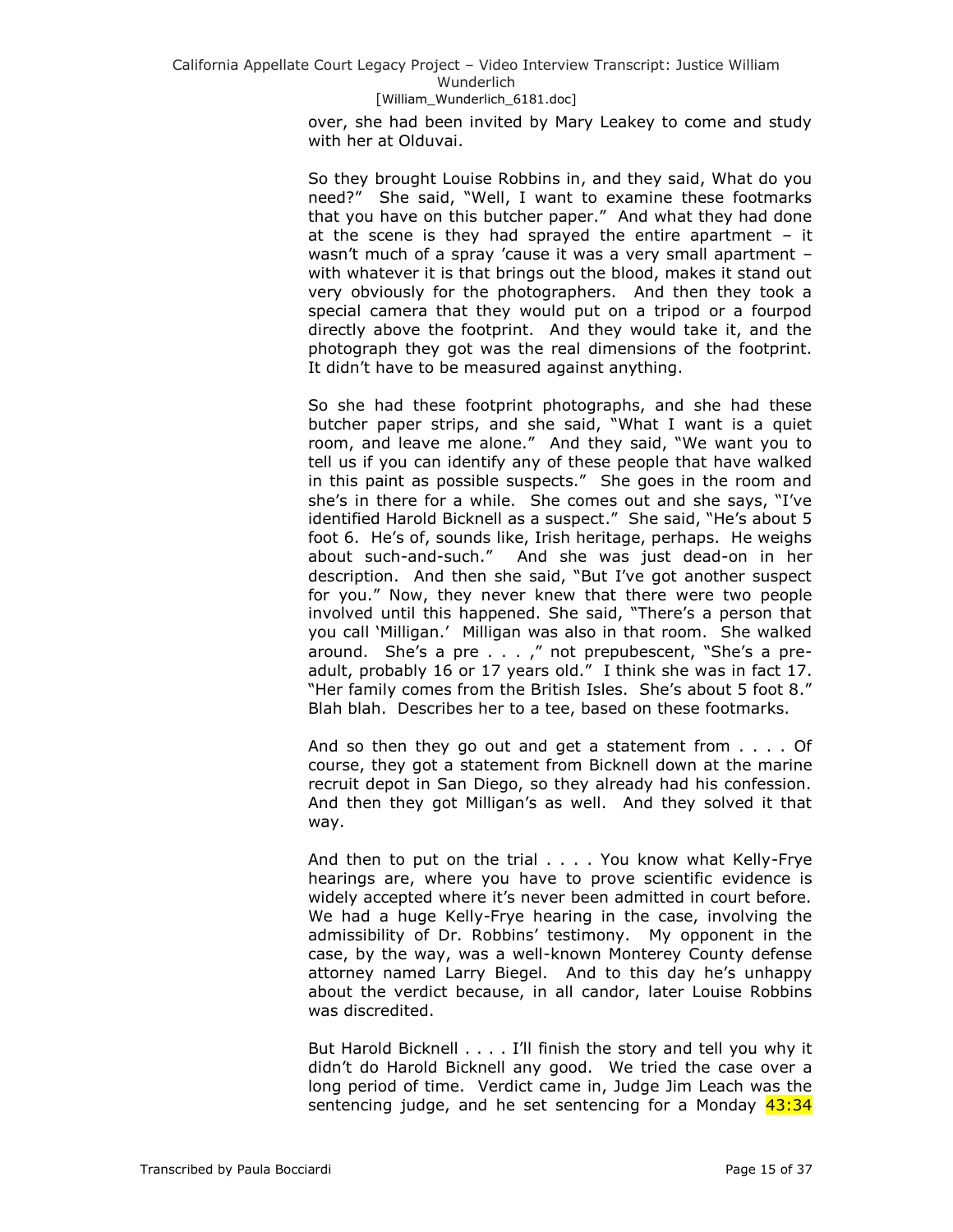morning in Salinas. And on Sunday about four in the afternoon I got a call from Larry Biegel, saying, "How would you like to interview my client prior to sentencing?" And I said, "Well, you know I'd love it," and he said, "Well," he said, "he's also asking for Bob Russell." Bob Russell was an investigator with the D.A.'s Office that Bicknell had a special affinity with.

In fact, I'll just tell you a funny little side story. After Bicknell had confessed . . . . Oh, I left out a part. I'm sorry. There's a huge gap in this story. When they went to San Diego to arrest Bicknell and get his statement . . . . Well, the big thing in those days was hypnotizing witnesses. So the police chief in Seaside was invested 100 percent in the idea of hypnosis. So he tells Alan Frees, "You get this guy to a psychotherapist or get him hypnotized, or don't come back, 'cause I want a hypnosis report on this guy." So after they get the confession and everything, then they take him to a . . . . Against everybody else's advice, they take him to a hypnotic expert who starts cajoling him and . . . . Well, Bicknell never did go under. He kept doing these little jerky things that . . . to suggest that he was under hypnosis, and he would never give up anything under hypnosis. So after it was all over, he and Bob Russell – getting back to his affinity for Russell – they sat out in the parking lot of the hypnosis doctor's office, on a curb, and they were singing. They both liked country music. And they were singing "Please Release Me." [laughs]

So he wanted Bob Russell. And Bob Russell and I went over and spent the entire night at the Monterey County jail interviewing Harold Bicknell, in which he completely . . . . He had denied everything on the stand. And of course the confession in San Diego was the result of a polygraph, which we couldn't get in. But he confessed to everything on the witness stand, everything, and offered to testify – and did testify – against his cohorts. So the fact that Louise Robbins was later discredited doesn't do Harold any good on appeal 'cause he's still got that big fat confession waiting for him when he comes back.

So anyway, it was a very interesting case. Many in Monterey County think it was probably the cause célèbre of that century down there. It's the largest multiple homicide in the history of the county – five, four people killed. And I was lucky enough to get the case from Bill Curtis, who . . . . You said, I advanced quickly in his office. He assigned me murder cases early on and trusted my judgment. And I had a good career in the D.A.'s Office.

- Patricia Manoukian: And you enjoyed what you were doing. You enjoyed being in court, and you enjoyed trying cases, and . . . .
- William Wunderlich: Yeah, and that's kind of crazy, because in law school I was all about land use law. I was into coastal conservation and  $46:51$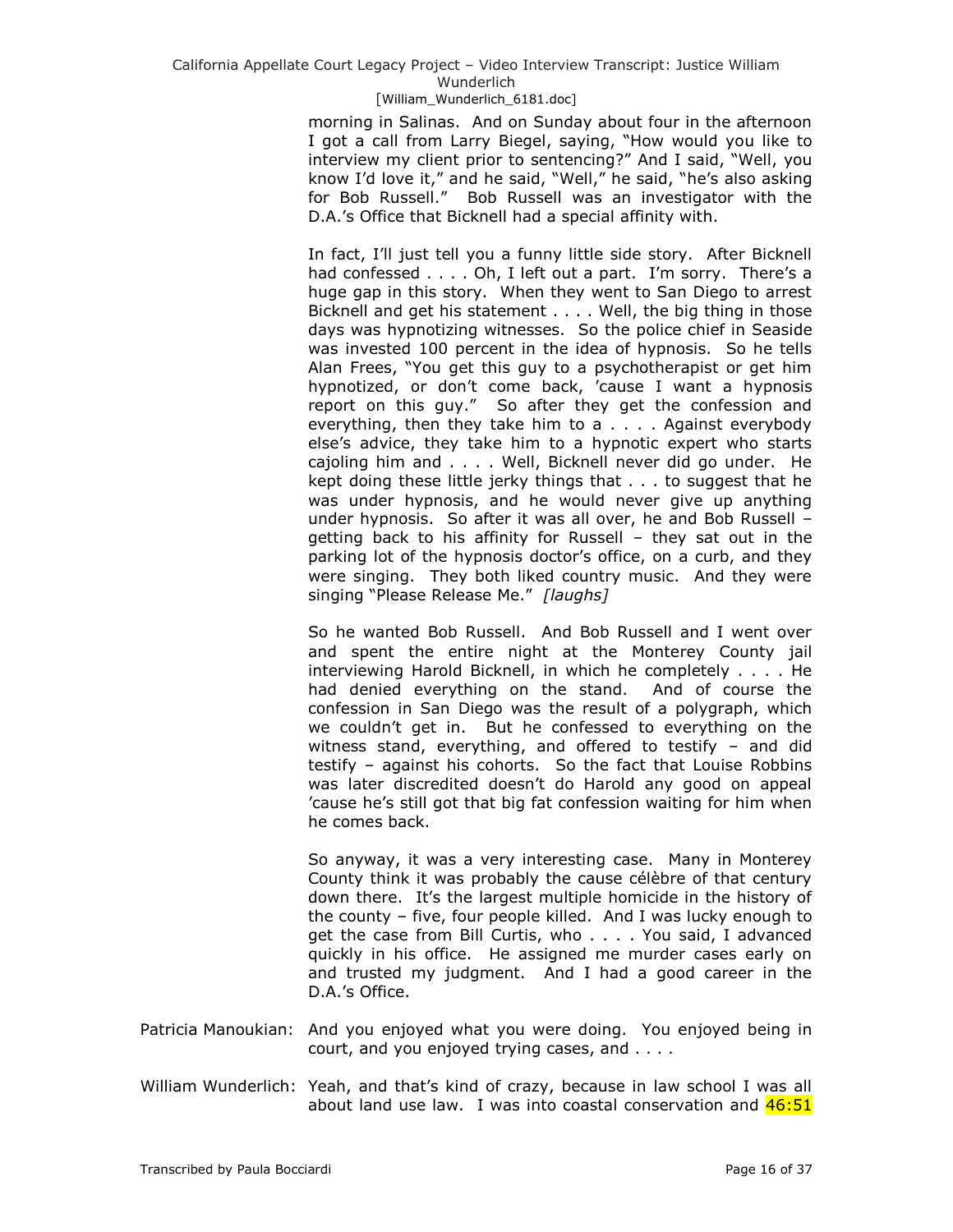the Williamson Act and second-home subdivisions and things like that. I didn't like criminal law in law school. So I had to kind of start from scratch when I got down there. But I learned to love it. And I enjoyed what I was doing and I always felt like I was on the right side of the aisle, and I never felt l like I had to apologize for anything I was doing. And I tried always to be ethical about my decisions, and I think I gained a reputation among the defense attorneys as a straight shooter.

- Patricia Manoukian: Well, and certainly all the articles about you and all the comments support that. But I notice you left the D.A.'s Office in about 1980 with a wonderful career under way and some . . .
- William Wunderlich: Well . . . .
- Patricia Manoukian: . . . very serious cases assigned to you. You left in 1980. Can you tell me a little bit about that?
- William Wunderlich: I had a wonderful career going, but they were paying me \$40,000 a year. And I had just won a huge murder case. You may remember, in downtown Monterey, very near the big hotel that used to be called the Doubletree – it's now called the Portola Plaza – just cattycornered across the street is a very famous Italian market called Troia's Market. Sam Troia was going home with the day's receipts in January of 1979, and he was shot to death brutally in the street by one of his former employees who knew the ins and outs of the business. He knew Sam would have the moneybag. And he bragged about it later, how Sam had dropped like a buffalo. And he used the money for drugs. And it was his . . . . He already had nine felony convictions. So I got that case, and I got the death penalty on him in February of 1980. And on the crest of that publicity – and they had a big article about me in the *Monterey Herald,* a Sunday feature article not unlike these articles they've been running on me up here in Yosemite – and on the crest of that publicity, I decided it was time to leave the D.A.'s Office and maybe make some real money.

So I announced that I was leaving the D.A.'s Office and I was going to start a partnership with my former colleague in the D.A.'s Office, Gary Gray, who went to McGeorge with me, who actually went to Nebraska with me, although I did not know him at Nebraska. I was . . . He was a Phi Delt and I was an ATO, and I . . . we never . . . our paths never met. But we met and became close friends in law school. In fact, I helped him get his job in the D.A.'s Office. And then he left in '78 to take an insurance defense position with Bob Anderson up in Oakland. And in 1980, he called me, said, "What would you think about leaving? How about you and I just put a shingle together and try our own hand?" He said, "I talked to Bob Anderson about it, and he says, 'I'll buy stock in the firm any time.' " He said, "I think we can make a lot of money." So we announced that we were going to do that.  $49:49$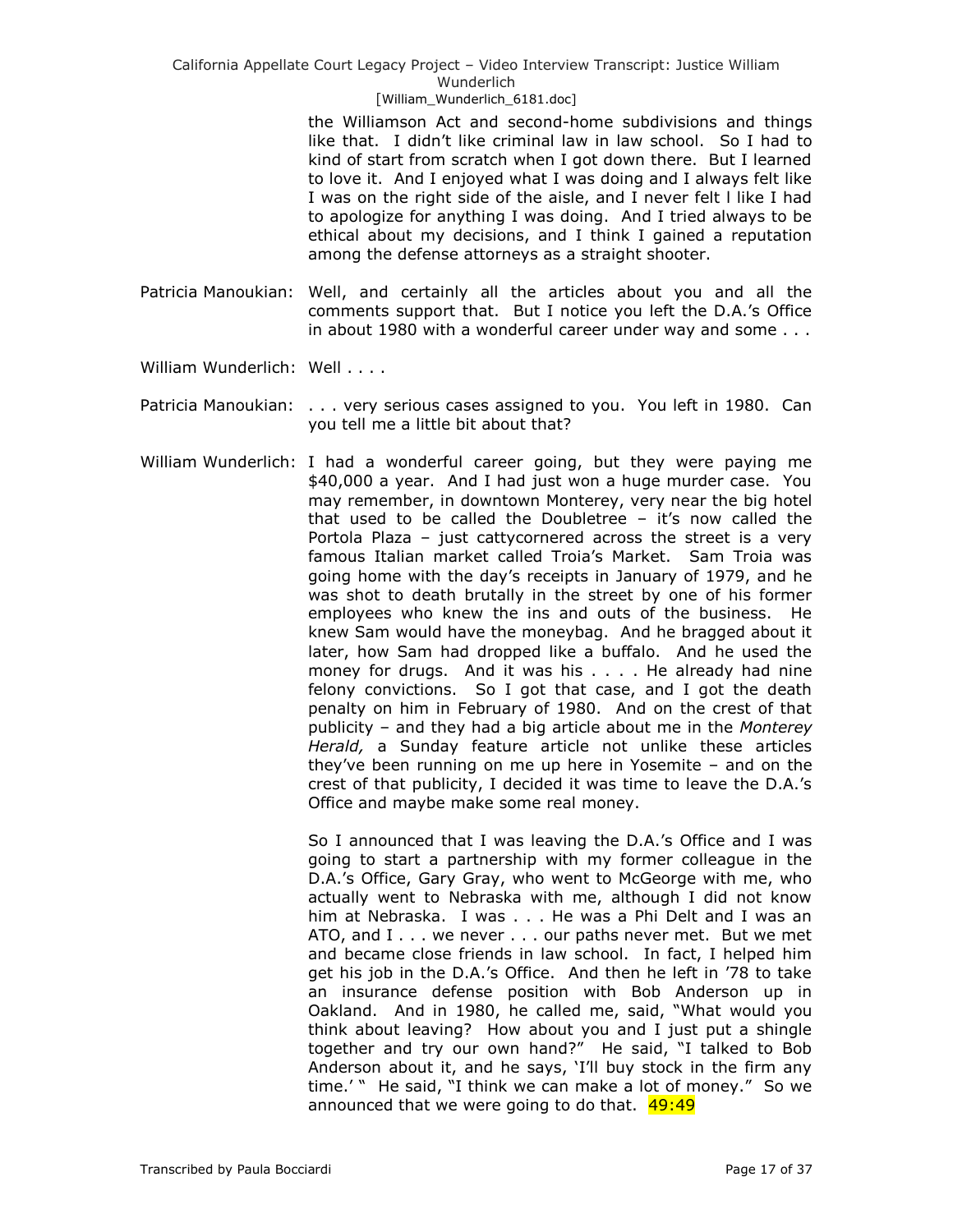Well, no sooner did that run in the press than I got a call from Donald Hubbard, who was the name senior partner in an AV firm in Monterey called Thomson & Hubbard, which does civil litigation. They represent a lot of big business interests on the Peninsula – a lot of restaurants, a lot of car dealerships, stuff like that. Don says, "Bill, Ralph and I'd like to talk to you." Ralph was Ralph Thompson. So I went over and talked to them. I had to do that without Gary 'cause Gary was up in Oakland. I told him, "I'll be your eyes and ears and see what these guys have to say." Well, they said, "We want you to come to work for us." And I said, "Well, you probably didn't read that article close enough, Don. The whole purpose of what I'm doing is so I don't have to work for anybody. I want to be a partner." And he said, "We're offering you a partnership. You can come in as a partner – both of you – and start from square one as a partner in the firm."  $So \ldots$ . And they offered me a 50 percent pay increase, instead of taking a pay cut and having to, you know, collect my own law library and those things. They had a beautiful law library. They had beautiful offices looking out over Lake El Estero in Monterey.

And it sounds like a dream transition. But it wasn't for me. I got into civil litigation and civil practice and I found that I was a slave to my timesheets and calls at home at night from clients. And I can't tell you how much I missed the courtroom. Nobody in civil practice makes any money in the courthouse. But I always loved the courthouse, and I missed the courthouse. And so finally after two years of this, I called Bill Curtis' assistant over in Salinas, and I said, "Tom, I really would like to come back." And he said, "Well, it's funny you mentioned that. Gene Martinez is leaving for Fresno, and we've got an opening. Why don't you come over and apply?" So I did, and I went back into the D.A.'s Office in October of '84 – '82 . . . .

Patricia Manoukian: '82 . . . .

William Wunderlich: And I'd be lying to you if I didn't tell you that I didn't have some judicial aspirations at that time. I had in mind running for judge. And I thought I would run better as a deputy D.A. than as a practicing lawyer.

> And I did run for judge in 1984 in the June election. And I was immensely popular in Monterey County in those days. I had . . . . There were 19 law enforcement agencies in the county; I had the endorsement of all 19. The biggest business interests in Monterey County are the shippers in Salinas and the restaurant or business industry over in Monterey; I had all of their endorsements. I had everybody. And even with all of that, I barely defeated the guy I was running against. He outspent me two to one, and when the dust settled I think the final count was 49.1 to 50.9 or something like that. It  $\frac{52:45}{2}$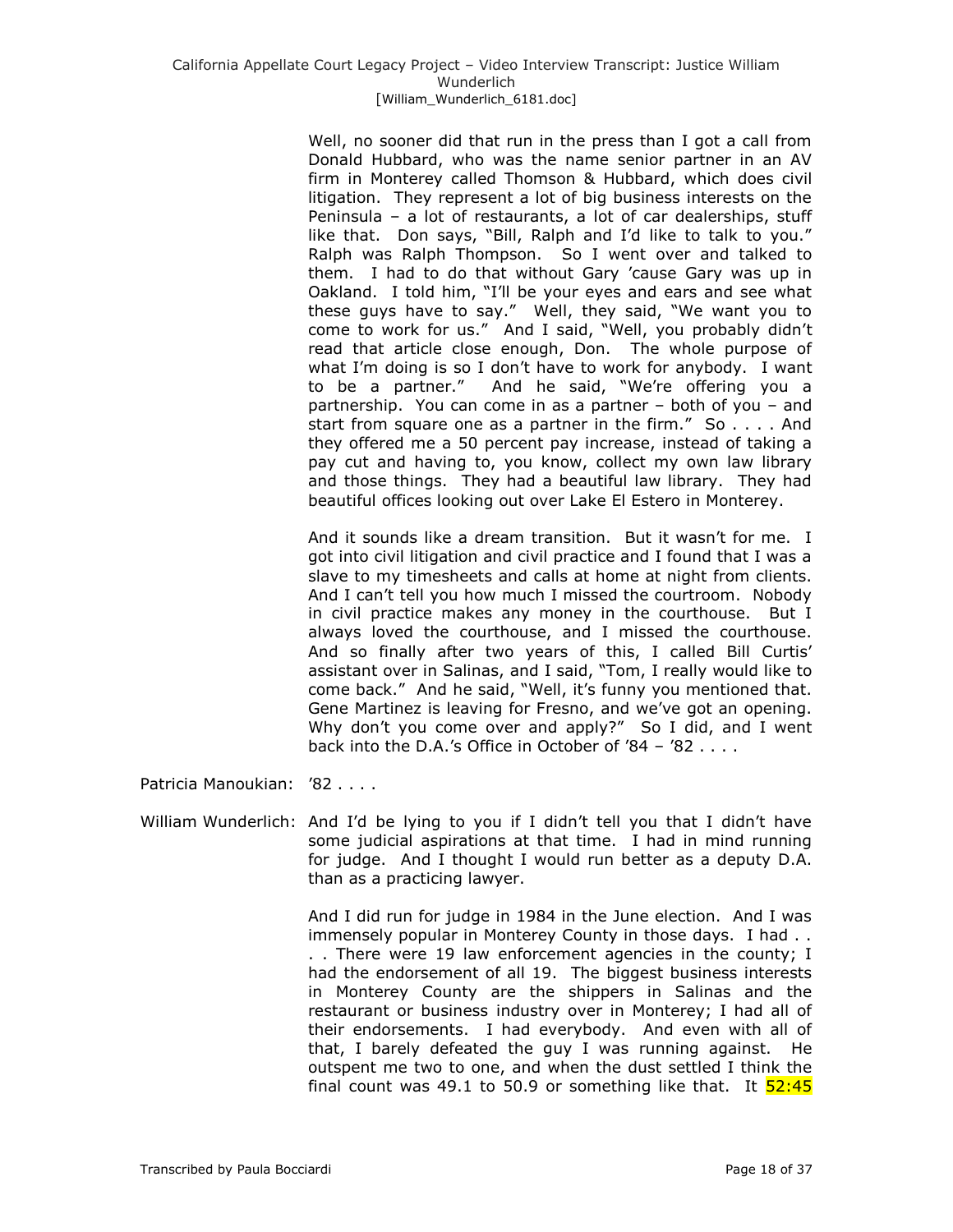> was about a percent and a half that I won by – which I like to call a landslide.

- Patricia Manoukian: You ran against a sitting judge.
- William Wunderlich: I did.
- Patricia Manoukian: And how . . . . Tell us a little bit about that experience. I know for many years in many counties there were no open seats to run for, so there were trends developing statewide to run against certain sitting judges. But tell us a little bit about that experience.
- William Wunderlich: Well, it was not a pleasant experience, I'll start with that. They . . . . I found that the sitting judges felt compelled to circle the wagons around the incumbent, whether they really believed he was going to be a better judge than I or not. I mean, I know these judges in Monterey County, and I know they knew that I would be a better judge than this guy was. But nonetheless they all circled around him and protected him, and . . . . But notwithstanding their endorsement, I won the endorsement of the two major newspapers in Monterey County, and that's probably what carried the day. I didn't run against him on any . . . . Well, I can't define a particular reason. It wasn't like he had made a palpable error that cried out for a challenge. He just was not a good judge. His background was with the CRLA. He had come through Salinas and had a cup of coffee back in about 1977, and that was his total contact with Monterey County.

In 1980, when Jerry Brown was rotating out of his second term, he sent various of his lieutenants around the state as judges. He sent a guy named David Pesonen to Contra Costa County, who was defeated  $-$  in the same year that I defeated my guy  $$ by Rick Flier, who's now a retired judge over in Monterey . . . in Contra Costa County. He sent Maurice Jourdane to Monterey County. Now, Mo Jourdane was, if he was nothing else, he was a wonderful guy. He's a *great* guy. But he's a lousy judge, you know? As I told people during the campaign, being a judge isn't, you know . . . . Practicing law isn't like going to the garage and taking the bicycle that you haven't ridden in several years and just pedal down the driveway. You've got to be up on the law, you have to be current on what the rules are, and you have to be in control. And that was my big objection. I did not think that he was a judge in control of his own courtroom. And apparently the voters agreed with me. So I took the . . . . I won the election in June of 1984, but he would not leave office and let me be appointed, so he stayed in office until the bitter end, which is 12 noon on the first working Monday the following January. That's when his term ended, and that's when my term started. I was sworn in that afternoon. It was January 7, 1985. It happened also to be our  $20<sup>th</sup>$  wedding anniversary – just one of those coincidences.  $55:46$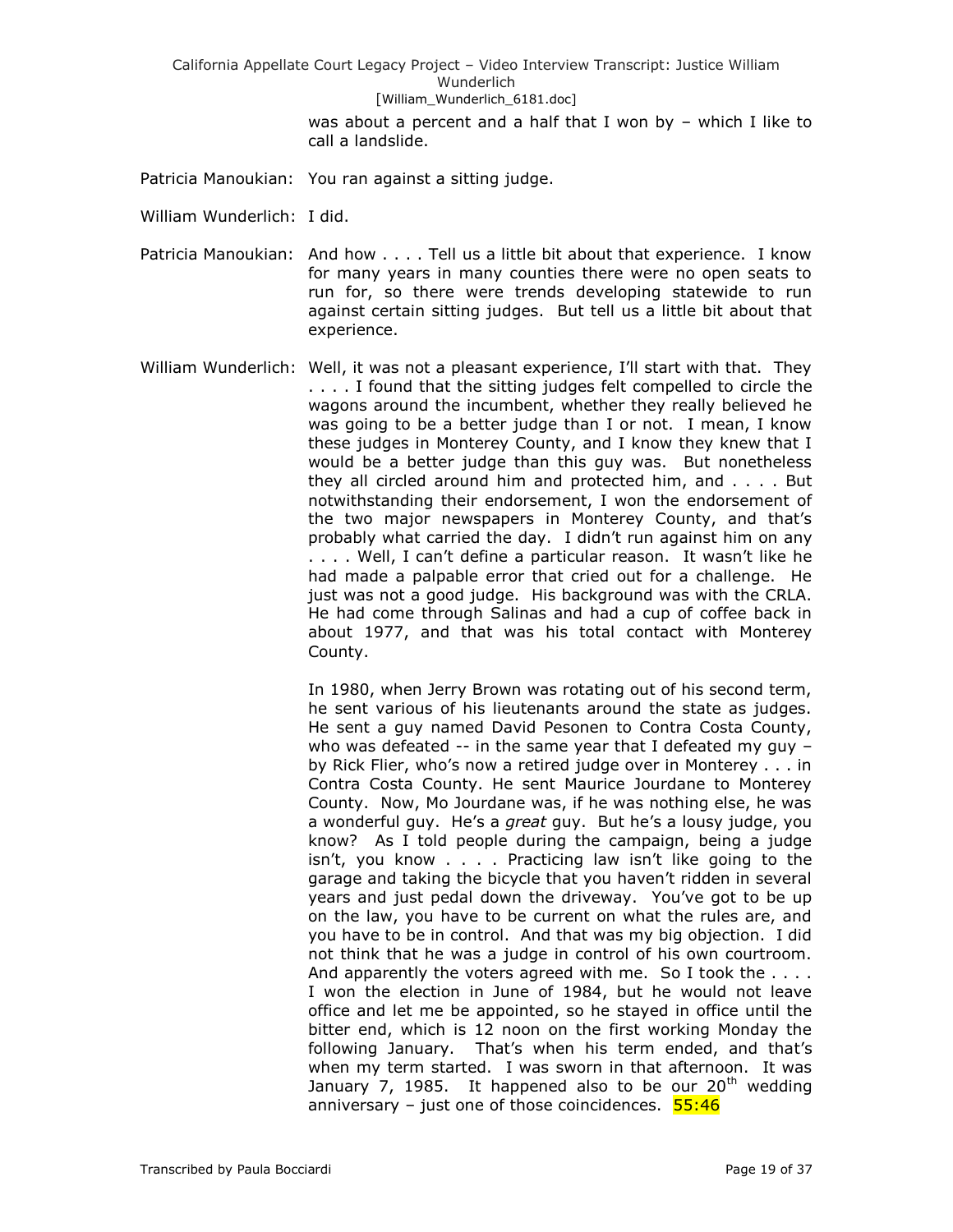Patricia Manoukian: And that was the superior court seat . . .

William Wunderlich: Superior court seat, yes.

- Patricia Manoukian: . . . that you ran for. And you served on the superior court for about eight years . . .
- William Wunderlich: I did.
- Patricia Manoukian: . . . until you came to the Court of Appeal.
- William Wunderlich: Correct.
- Patricia Manoukian: Are there any cases that were of particular interest to you, or any assignments in the superior court that you'd like to discuss a little with us?
- William Wunderlich: Well, perhaps the most challenging assignment I had was juvenile court. In a small county like Monterey County, you don't have the luxury of having one judge assigned to delinquency cases and another to dependency cases. One judge does all the cases. And that was the case in 1986 and 1987 in Monterey County, and that was my assignment. It was a tiresome assignment. As you know, it's just a steady diet of bad stories, bad families, bad kids. And it was in those days that Len Edwards was working in Santa Clara County to try to encourage everyone to take a minimum of a three-year assignment in juvenile court. And I went to Len, and I said, "Len, I'll take a second year, but I can't do three." He said, "Good for you. Take as many . . . . Do as many as you can." He said, "It's important to the kids."

And in those days, you may recall, Patty, that one of the newkid assignments on the bench when you were a new judge was to go to juvenile. And that's . . . I think that's a tragedy. And I think that has since ended. It's almost like sending someone to family law court because they're a new judge and no one else wants to do it. Well, the families in crisis are no place for a new judge to get on-the-job training.

So one of the toughest assignments I probably had was juvenile court. I then was the presiding judge of the court in 1990 and 1991. And one of the things that I'm proudest of  $- I$ don't know if I can get these dates right – but sometime prior to 1991, one of our judges fell down or went down on the golf course with, curiously enough, an aortic valve problem, and he had to be . . . had to have an aortic valve replacement. And unlike me, who was out for a month, he was out for, like, six months 'cause he was waiting for a human valve replacement. And so there was a long period of time when we were down his position, and we were short another position because we'd had a judge retire, and Judge Bill Curtis, who used to be my  $58:25$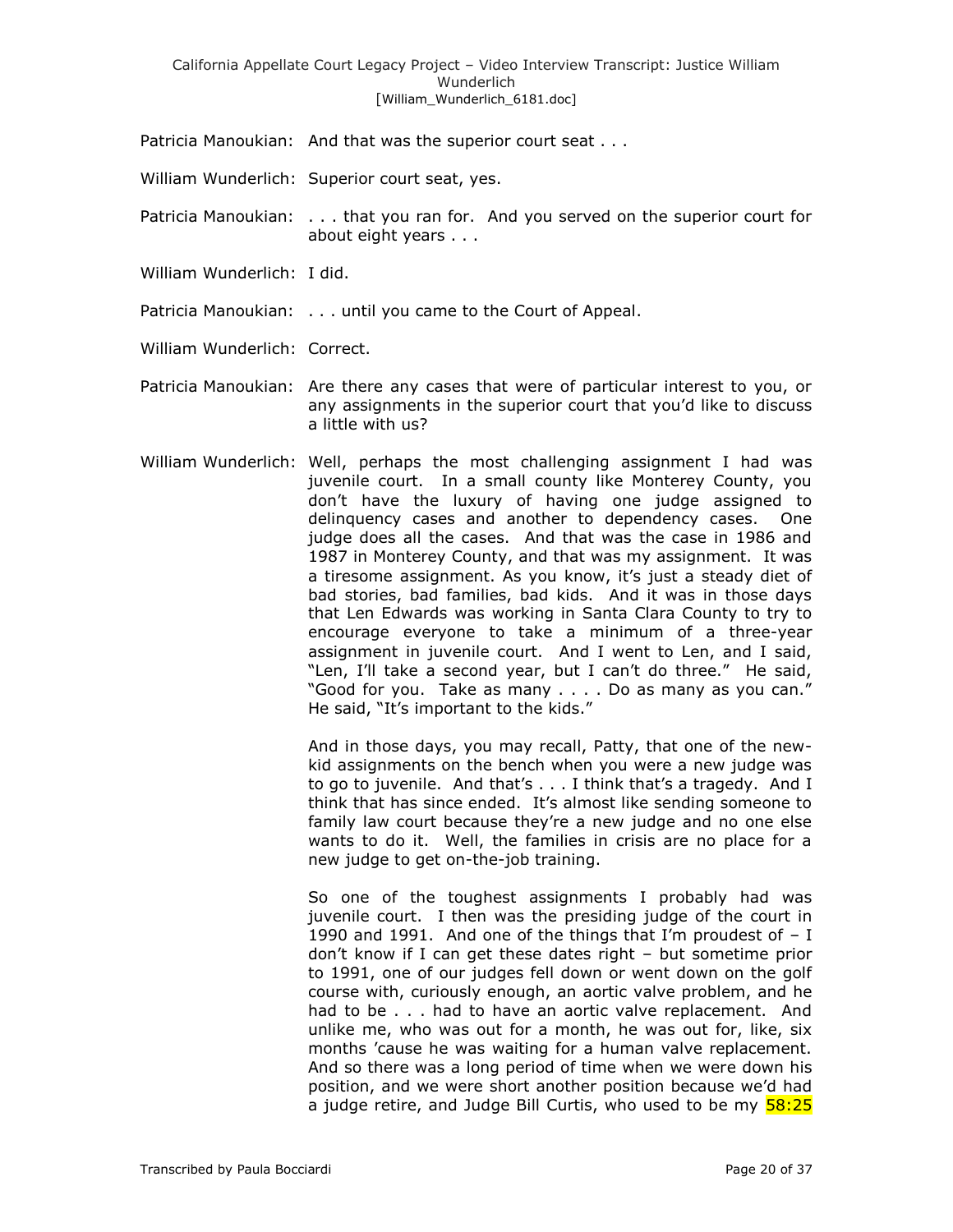> boss in the D.A.'s Office, was then a muni court judge, and he had been elevated to superior court. But he was slow to come upstairs because he was trying to get everything wrapped up down in municipal court.

> And so John Phillips at that time was the PJ, and he said, "This is crazy. You guys got to help me out here." So what I did  $$ and what I might be most proud of during my career as a trial judge – is, I went to Monterey and I collapsed the calendars down so that I could run Monterey by myself. It had always been a two- or maybe even three-judge assignment, but I streamlined things to . . . with settlement conferences and bench trials and things like that. So I could run Monterey by myself and take that onus off the judges in Salinas. And I was amazed, at the time, that it worked, and I'm still amazed. So I would say that might be my best achievement as a trial judge.

- Patricia Manoukian: Well, you know, and as I . . . . *[12 seconds without video or audio]* Okay. So, Bill, when you were serving on the trial bench in Monterey, I'm of the opinion that it was probably during that time that you started thinking about the Court of Appeal. I've know you for many years, and I know that you think about your next career move and you begin to plan for it. So tell us a little bit about your decision to apply for the appellate court seat.
- William Wunderlich: Well, unlike many of my career decisions, this one came a little flat-footed for me because I did not know that Nat Agliano was planning on retiring. He called down to Monterey County in a conference call between John Phillips . . . . John is about four years older than I am, and I was about 45 at that time, so John was in his late 40s. Nat Agliano called us and he said, "I'm going to step down, and I want to have a hand in who my replacement is." He said, "I believe the Governor will appoint a judge as opposed to an attorney; I believe that judge will be a superior court judge as opposed to a municipal court judge; I believe that judge will be a Republican; and I believe that judge will be a young judge as opposed to an old judge." And he said, "The only two people in Monterey County that fit that description are the two of you, so get together and decide which one of you wants to go for it, and then go for it all the way." So we hung up the phone, and I looked at Phillips, and he says, "I don't want it." He had sat on assignment up in the Court of Appeals and did not enjoy himself. So he said, "I don't want it. You go for it." So I did.

Of course, I didn't know at the time that there were going to be other strong applicants like Nathan Mihara. So I suddenly found . . . . Well, the first person I found myself at odds with was an influential attorney from Monterey named Andy Church – from Salinas. The big . . . . A big law firm in Salinas is Abramson, Church & Stave, and Andy Church represented, at that time, most of the growers. And he was *hugely* 1:01:35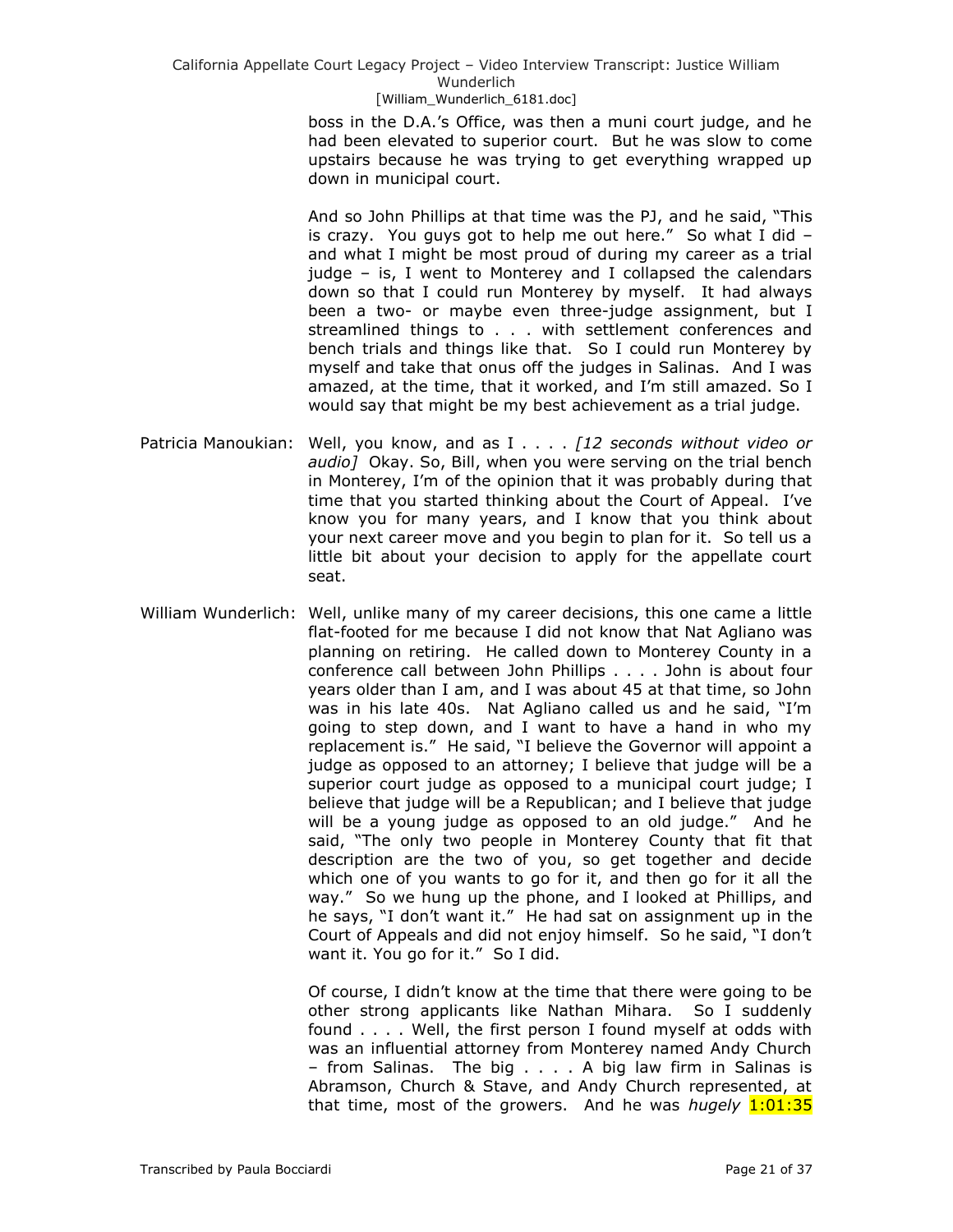## California Appellate Court Legacy Project – Video Interview Transcript: Justice William Wunderlich

#### [William\_Wunderlich\_6181.doc]

well connected, and you need to know a little about contacts in Monterey County. I mentioned earlier, I tried a case in front of a judge named Jim Leach. Well, Jim Leach's brother is Howard Leach. Howard Leach cut his teeth as a grower, first of all, and eventually a financial planner down in Monterey County. He's a graduate of Yale, he's very closely connected with the Bush family, and he was named ambassador to France during the first term of senior Bush, I think it was. In any event, Howard Leach carried *huge* sway in who was going to be named to replace Nat Agliano. And first of all, I was up against Andy Church. Andy Church had Howard's backing. Well, the problem with Andy Church is he didn't bother to disclose to the Governor that he was recovering from prostate cancer. And, you know, being nondisclosive to the Governor is a no-no on any level. And so Andy was found "not qualified." And so one day I saw Andy on the street, and I said, "How's it going?" and he says, "Well," he said, "I just got a call I'd been unceremoniously dumped!" He said, "I'm no longer in the running." I said, "Good, do you mind if I talk to Howard, then?" He said, "Go for it." So I talked to Howard, and Howard pulled in behind me. And then I find out about this guy from Santa Clara County who's got all the Asian-American judges and lawyers' associations backing him, and he  $-$  a great guy, I know . . . I know Nate from down at Dana Point. I admired him down there in a class. He had the most comprehensive script for taking a plea that I'd ever seen, and he was good enough to forward it to me. So I knew he was going to be a formidable opponent.

And now I'll just flash up to Sacramento, and I'll tell you the story I heard later from Chuck Poochigian. Chuck Poochigian was the Appointments Secretary at the time, and he was tearing his hair out because he had this strong candidate from Santa Clara, and he had all these growers and everybody pushing for this guy from Monterey ("The appointment should come from Monterey County and nowhere else"; "Monterey County should have a presence in the court"; and blah blah blah). Whether that's true or not, I agreed with it at the time, and I still do. I think Wendy Duffy was a great appointment. So anyway, he "what to do, what to do, what to do." Well, then, out of the blue, Walt . . . .

Patricia Manoukian: Capaccioli.

William Wunderlich: Walt Capaccioli announces *his* retirement, and Chuck Poochigian's line to me was, he said, "The day Walt Capaccioli announced his retirement, did you hear my sigh of relief from Sacramento?" 'Cause now the Governor could appoint both of us, and he did. And we were both sworn in on January – no February  $4<sup>th</sup>$ , 1993.

Patricia Manoukian: However, you have seniority over Justice Mihara. Can you tell us how that happened?  $1:04:25$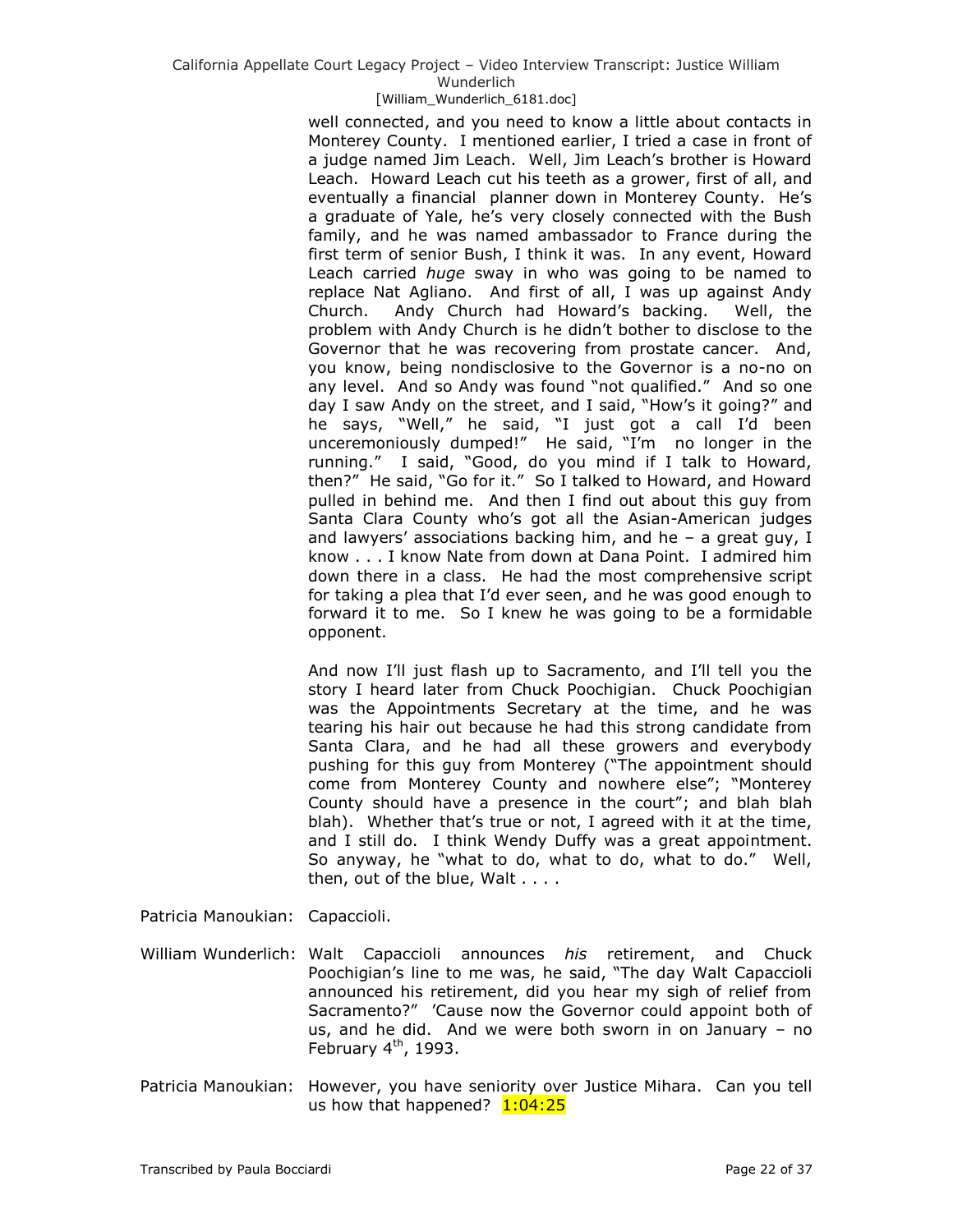- William Wunderlich: Well, we had to settle the seniority question by the flip of a coin. And we did so in the chambers of the court prior to my arriving there. And Judge Mihara felt that it was inappropriate for him to be personally in attendance at the court until he was actually sworn in, so I went up  $-$  I didn't . . . I had no such compunctions, so I was there – and he sent one of his research attorneys. I think it might have been Martha? Is that who it was?
- Patricia Manoukian: I think you're right. I think Martha was the one who was there.
- William Wunderlich: And so we flipped a coin, and she called on his behalf and lost. And so, so, I had to defer to the lady, of course, and she lost the flip so I was the . . . I was fifth in seniority out of six, and Nate was seventh – sixth.
- Patricia Manoukian: And so you gained seniority by the flip of a coin and started your work at the Court of Appeal. We were so glad to have you there and still miss you. And I want to talk a little bit about your work with us at the court.
- William Wunderlich: Okay.
- Patricia Manoukian: It's a big change from the trial court, going from the ...
- William Wunderlich: Huge, huge.
- Patricia Manoukian: . . . busy hustle-bustle of the trial court to this more academic environment. So what did you think when you got there?
- William Wunderlich: I felt like I had joined a monastery. Honestly, it's the most monastical existence I've ever undertaken as a professional. And I would go . . . . Unless I walked down the hall to find you or Nate or somebody to talk to, I could go weeks on end without seeing one of my colleagues. The only people I would see were my immediate staff and research attorneys. And honestly, I didn't like that. You know my personality well enough to know that I am very ebullient and I love people contact. I liked nothing better as a trial judge than the hustle and bustle of cases moving in and out, and D.A.s and public defenders wandering in and out of my chambers and talking to me about the latest joke they'd heard or something like that. And I *loved* that about the trial court. And I got *none* of that at the Court of Appeals. So I missed the trial court. But I reasoned that the Governor was smart enough to put me in with some very smart people who let me make some law, and maybe I'd better just try to make a go of it. So I did. And it was a wonderful experience. I stayed there over 11 years. Had this job not come up, I'd probably still be there. So it was a job I had to grow into, to answer your question. It was not a job that I took to readily. 1:06:51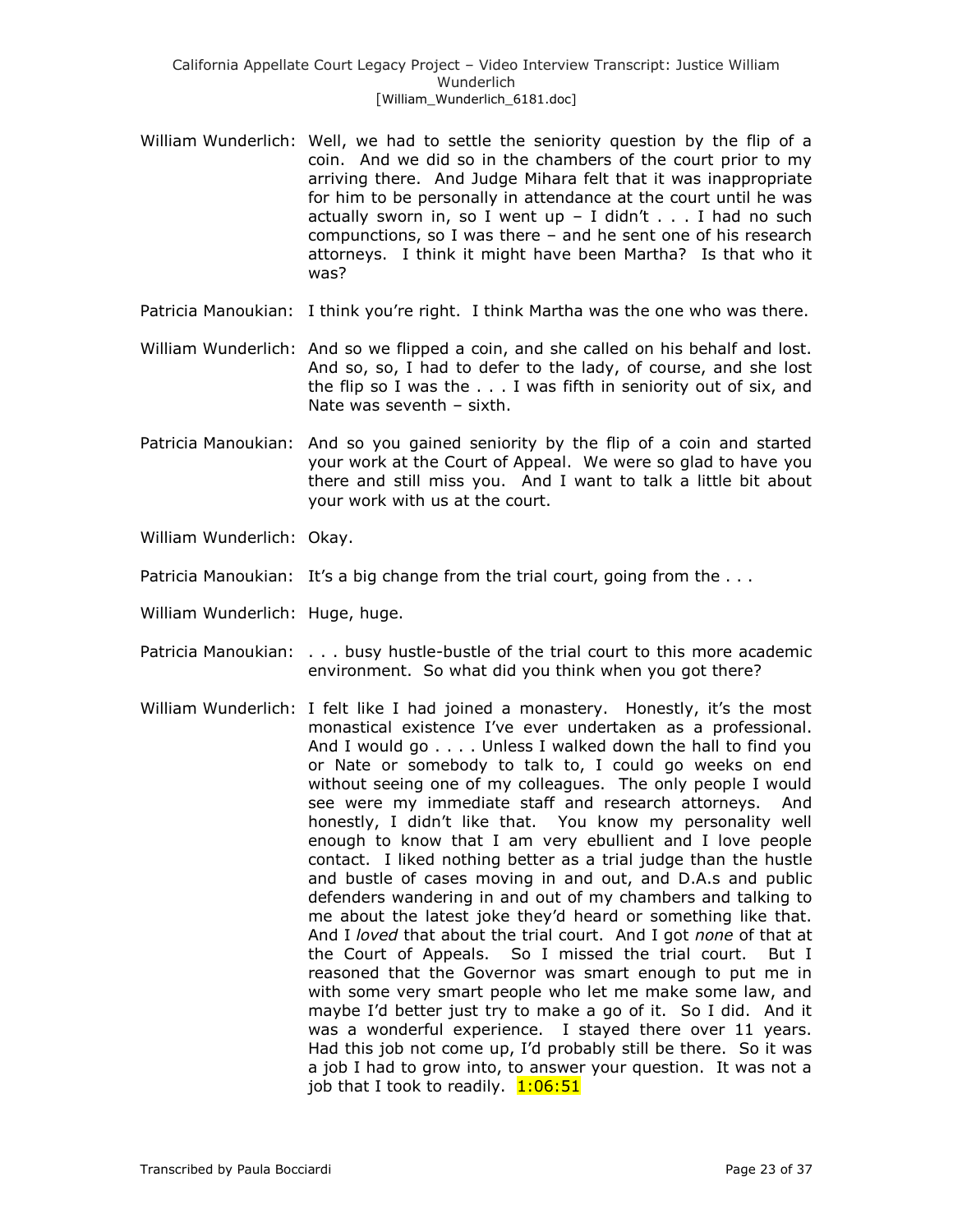- Patricia Manoukian: Well, when you came from the trial court, you worked on a lot of cases – a lot of significant cases that contributed greatly to the law. Are there any of those cases over the last 11 years that come to mind, or that you're particularly proud of? I mean, as you know and as I'm sure they know in the Legacy Project, we have wonderful, wonderful research attorneys who help us so much and support us. And we work in panels of three, so it was a pleasure always to work with you, and I know a number of cases that I sat with you on are such significant cases. Are there any that you'd like to talk about?
- William Wunderlich: I can't name the name of this case, but I do know that a former public defender from Monterey County named Miguel Mendez went on to teach law at Stanford University. And he's written a book on criminal law. And in his section on attempt, he cites a case that I wrote. I can't tell you what it was; I didn't feel that jubilant about it at the time. I didn't think it was that important. But he did, and since he's the professor I'll defer to him.

You know, it's funny you'd ask me . . . . Probably the one that I think of most in terms of my career at the Court of Appeals involved you and Chris Cottle. It was a tax case. We started out . . . . I started out gung-ho in one direction and changed my mind completely. And I don't remember what the issues were. I just remember it had to do with the County of Santa Clara and some use they wanted to make of taxes, and was it appropriate under Prop 13, and this and that. And you and Chris decided you wanted to go one way, and I wrote a long dissent, which I was quite proud of. The case went to the California Supreme Court. At that time, the Chief Justice was Malcolm Lucas. And the case was decided by the Supreme Court. They agreed with you and Chris, but Malcolm Lucas agreed with me. And in writing his dissent, he said, "Justice Wunderlich said this in his dissent, and I can't say it any better.‖ And then he proceeded to quote me for, like, six or seven pages in his dissent. And I was pretty humbled by that, you know. I always thought a lot of Malcolm Lucas, and . . . .

Patricia Manoukian: He was a wonderful CJ, and Chris and I remember that our names were not mentioned anywhere in the majority opinion by the Supreme Court, but your name was mentioned and your work was right there in the Chief Justice's dissent!

> Now, there's another case that comes to my mind. And since you have such a great memory, I'm sure you're going to remember your exact question. It was my case, and it involved goats. And the goats would wander from their property onto their neighbor's property because they were in search of the females. The male goats were looking for the females, and they would break down the fence. And one day, one of the individuals on the – female goats, if that's what you call 'em – property was leading the male goat back and injured  $1:10:06$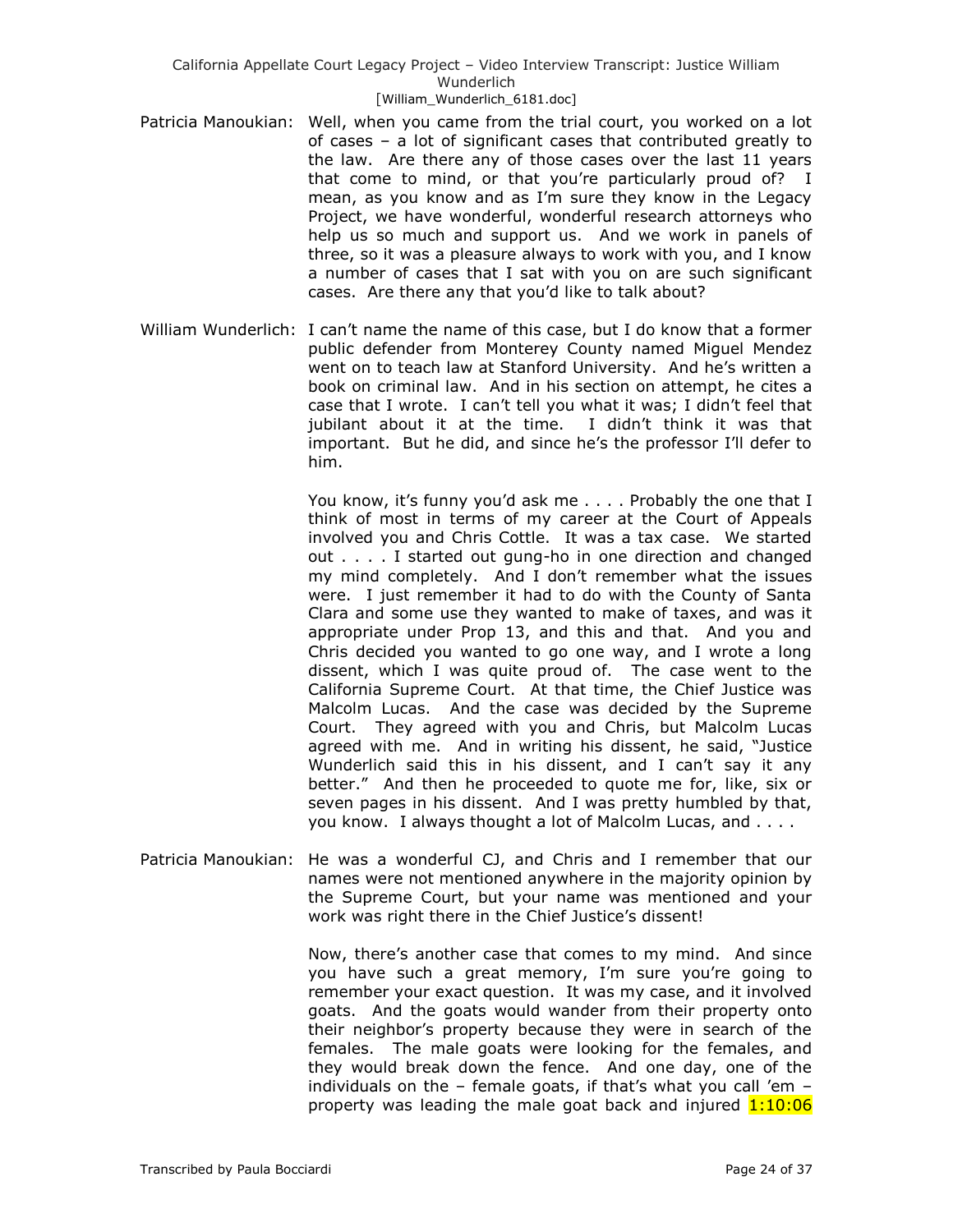California Appellate Court Legacy Project – Video Interview Transcript: Justice William Wunderlich

#### [William\_Wunderlich\_6181.doc]

himself, fell and injured himself because he was struggling with the goat. And he brought an action against the owner of the male goat. And so the whole case involved these goats trying to get over to find the female goats. And your question from the bench, while we were having oral argument – do you remember your question from the bench?

- William Wunderlich: I do. I do.
- Patricia Manoukian: Yes.
- William Wunderlich: I remember the facts as being: neighboring properties had shegoats and *a* male goat, a billy goat.
- Patricia Manoukian: Yes. Yes. The billy goat! That's it.
- William Wunderlich: And I think the females are called she-goats, or ewes. I don't know what they're called, but they're female goats. And it had been their habit and custom – these two adjoining neighbors – that when it was time for the she-goats to be bred, they would open a little hole in the fence so that the billy goat could get to the females. And this particular year, the owner of the billy goat had said he wasn't going to do that. If you're going to . . . . If you want my billy goat, you have to come over and get him. And it was in the process of getting him and taking him back that the guy was injured. So one of his theories of liability was, if you hadn't . . . if you had let me cut the hole in the fence as you always had in the past, we would never have had this problem.

So I was sitting listening to your questions, and I'm thinking . . .. So my question to them was, "Did you feel some risk in not cutting open the hole in the fence?" He says, "Oh, I'm not sure I understand what you're saying." I said, "Weren't you worried about making the billy goat gruff?" [laughs] So, bad humor!

- Patricia Manoukian: And that's my memory of that question also. And the rest of us were up there trying to control ourselves during the rest of the . . .
- William Wunderlich: Well, there are so few . . . .
- Patricia Manoukian: oral argument.
- William Wunderlich: . . . so few opportunities for humor at the appellate level. And I truly believe – I'm not trying to be, wax rhapsodic here or anything  $-$  I'm just saying I think there isn't a judge in this state that can survive – certainly at the trial level – without a very sophisticated and well-tuned sense of humor. And I've carried that into this courtroom. And of course up here in Yosemite you *have* to have a sense of humor to just survive, you know. 1:12:26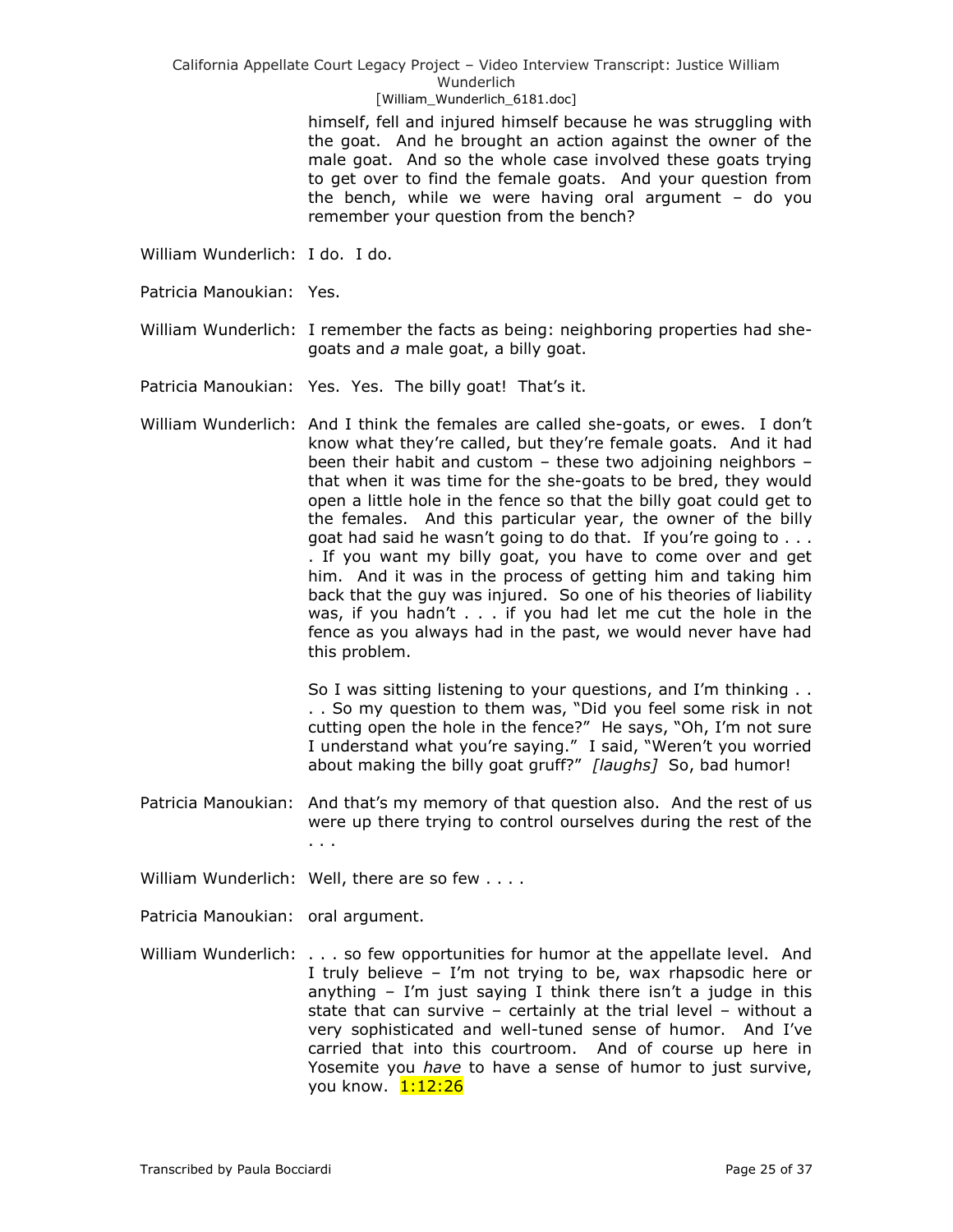- Patricia Manoukian: Well, we talk about that case so often, because it is true it's really hard to express a sense of humor in most of our cases. And certainly that one continues to live in the Sixth District Court of Appeal. So you lived in . . . . If I remember correctly when you came to the Court of Appeal, you lived in Monterey County in a community known as Pruneridge?
- William Wunderlich: Aromas.
- Patricia Manoukian: Aromas.
- William Wunderlich: Yes.
- Patricia Manoukian: Okay.
- William Wunderlich: It's on the very northern border . . . . Aromas is a very curious little community. It's the conflagration of Santa Cruz County, San Benito County, and Monterey County. The main street is the county line. We lived outside in a planned unit development out there. We had a big house out there. And it was a nice commute for me, 'cause I could jump right on 101. As you go down 101, when you get into Monterey County, you know where that big red barn is that says "Antiques" on the roof? That's right where I would get on the freeway to head north to San Jose, so it was a pretty good commute in those days. But then the . . . it got heavier and heavier and . . . .
- Patricia Manoukian: That's the . . . . That's one of the hardest parts about being from Monterey County and sitting on the Sixth District, is that commute.
- William Wunderlich: Exactly.
- Patricia Manoukian: But you had a lovely location and a lovely house. And we loved working with you. And then at some point you made a decision to move from Monterey County to . . . . ?
- William Wunderlich: Oakdale.
- Patricia Manoukian: Oakdale. And can you tell us a little bit about that why you moved there and what you did while you were there?
- William Wunderlich: Well, Norma has always been a live-in mother, if you will I don't even know what the politically correct term is. She has not been employed outside the home. Interestingly – I'll just say this as an aside – she was employed outside the home when we were first married. She was working for a bank in Lincoln, Nebraska. And then when she found out – when they found out – she was pregnant, they fired her. Of course, we didn't have enough sense to bring a lawsuit or anything. It probably wouldn't have prevailed anyway. It probably wouldn't prevail today in Nebraska on that lawsuit. But she was 1:14:26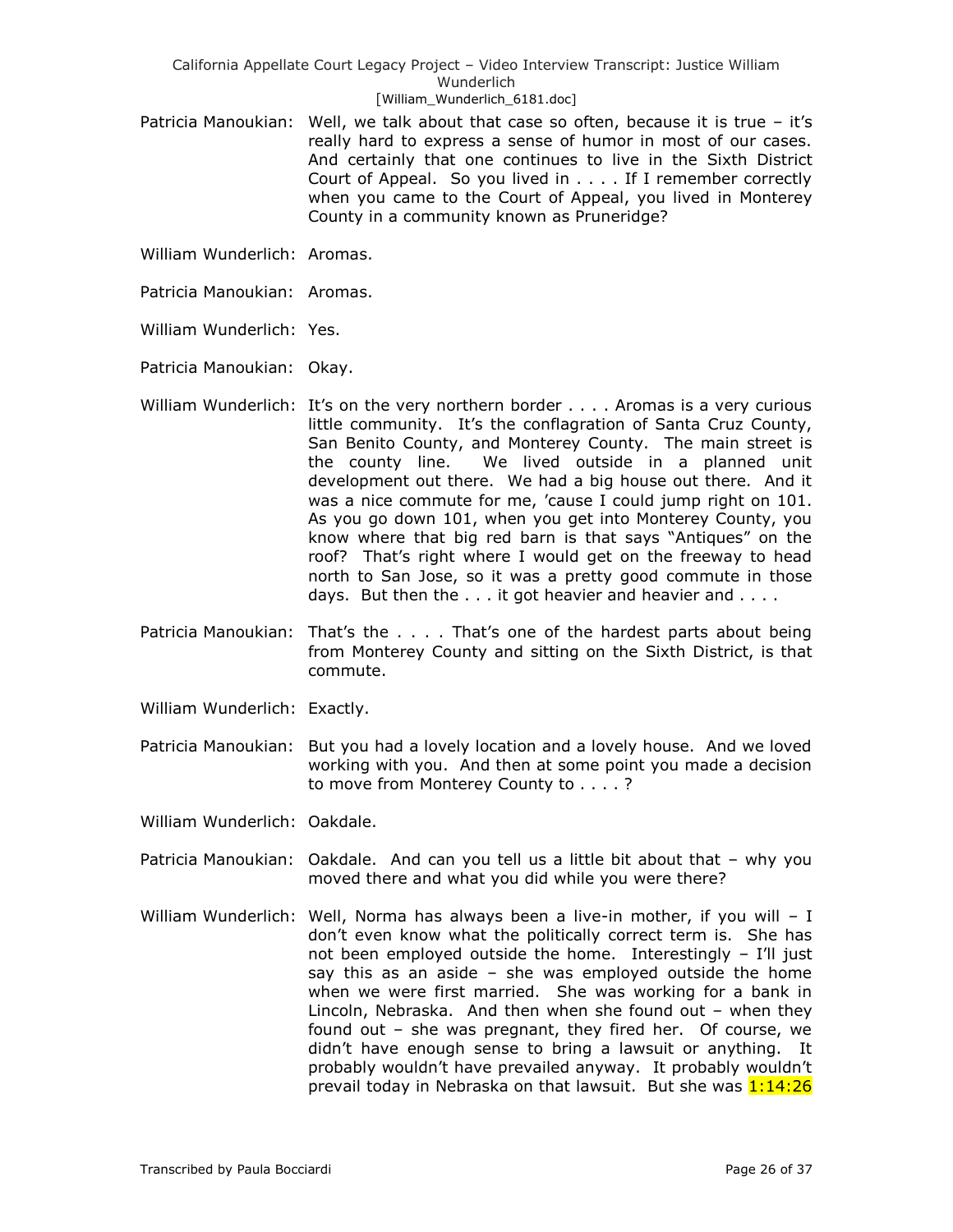looking for something where we could add to the . . . maybe feather our nest in retirement a little bit, or something like that.

So she watched this article one night on the six o'clock news out of Salinas on raising alpacas, and how profitable it could be. Well, we knew we couldn't do it in Monterey County 'cause it takes a fair amount of land. So . . . . And the other thing that was coinciding with this was, we were getting hit with these incredible earthquake coverage premiums on our house. I mean, they were jumping from like \$300 to \$900 every six months; it was just driving us crazy. So I'm saying to her, "I think we need to get out of here. I think we need to find a place where we can get a . . . some land and maybe pursue this alpaca thing.‖ So we looked around and looked around. We found a little ranchette over in Oakdale that had five acres of land, all flat, all irrigated. It was a 2,300-square-foot ranchstyle house with a 1,600-foot barn, with big access gates, both front and back, on the barn. You could drive a tractor right through the barn if the gates were up. And so it was perfect for what we wanted, except it . . . we needed a pasture shelter. So we built that within our first year there, and put that out.

And we did our best to ensure ourselves that we could raise alpacas in Oakdale. The problem with that is that. . . . Well, I'll start with the alpacas. The alpacas come out of the Andes. They're very heat-sensitive animals, they're used to cold temperatures, and Oakdale isn't cold. And so we tried to create a way to ensure that our alpacas would be safe during the heat of an Oakdale summer. So we built a big shelter in our . . . . We built a fence around it, and then right out in our yard we built a shelter. And we . . . in the middle of the shelter we put down a big trail of pea gravel, with soaker hoses underneath it, so that we could turn on the soaker hoses and make that wet gravel on demand, because the heat exchange on an alpaca is on its belly. And we thought maybe we could make it work that way. Well, we bought two gelded males, they're called – they're castrated males. They knew they weren't going to be good enough for breeding stock, so they were castrated. And they're very cheap – I think we paid \$1,000, perhaps, for each of them. And they were our guinea pigs. And we realized in the second summer there, they weren't doing well. And this was now 1998, I guess, maybe '99, and I knew I was going to be on the ballot in 2000. And I thought it might be the better part of wisdom to be living in Monterey County – living in the Sixth District, at least – if I'm going to be on the ballot over there.

So we gave up our plans, because you have to understand that alpacas – as exciting and interesting as that sounds – a female alpaca with good bloodlines in those days cost \$30,000. And we just didn't have the financial wherewithal to pull the trigger on a deal like that and have her go down with heat prostration. So we were never willing to take the chance, so we  $1:17:52$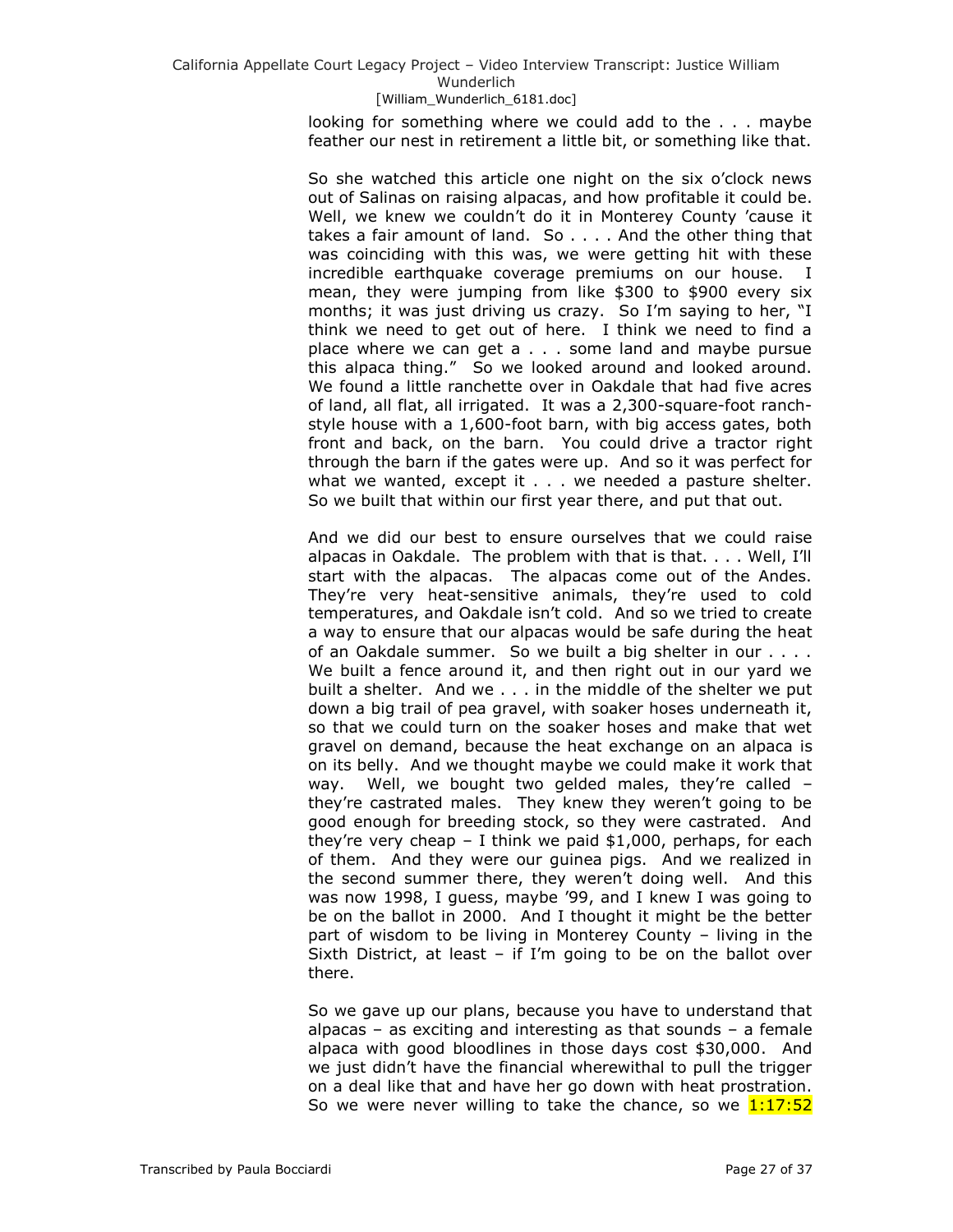> kind of turned tail and went back to Monterey County. But during the 2-1/2 years we were there, I was commuting to San Jose from Oakdale.

- Patricia Manoukian: That was a long commute. And you had two alpacas. Their names were . . . ?
- William Wunderlich: Beebe and Bucky.
- Patricia Manoukian: And then what did you do with Beebe and Bucky when you moved back to Monterey?
- William Wunderlich: We had friends outside of Sacramento in a town called Esparto who were raising alpacas, and they agreed to take them in and just basically feed them and house them. We didn't want any money for them. We basically turned them over to them. We didn't ask for anything in return except that they treat them well, and they promised. And we knew they would because they were good people; we'd known them over the years. And so we basically gave them away, and gave away the equipment we had bought to the people in Esparto. And just turned our backs on the project. It was a . . . . I hate to call it a failed experiment, but, you know, all reality it was. And so we came back to Monterey County and ended up buying a house along the Salinas River south of Salinas, and that's where I commuted from for the last several years of my career.
- Patricia Manoukian: And you were on the ballot, and you were reelected. And I know your wife, who's a wonderful person, would call this adventure in raising alpacas another chapter in Bill and Norma's Excellent Adventure.
- William Wunderlich: She loves that reference.
- Patricia Manoukian: And I've talked to her about that before, and the many exciting things that you've done. Well, let's talk just a little bit about your days as a judge – a trial judge, and an appellate court judge. What do you think are the most important qualities of an outstanding judge, whether you're in the trial court or the appellate court?
- William Wunderlich: I think the most important qualities of a judge are on that thing over on my bookshelf over there. Can I see that quote from Socrates? I've kept this with me every day that I've been a judge in my life. It says, "Four things belong to a judge. To hear courteously, to answer wisely, to consider soberly, and to decide impartially." And I think if you can do those things, you're going to be a great judge. That's my motto.
- Patricia Manoukian: And I know, for all the days we worked together, that was always on your bookshelf. And certainly those are the qualities you carried with you throughout our time together. What advice would you give to trial judges and appellate  $1:20:12$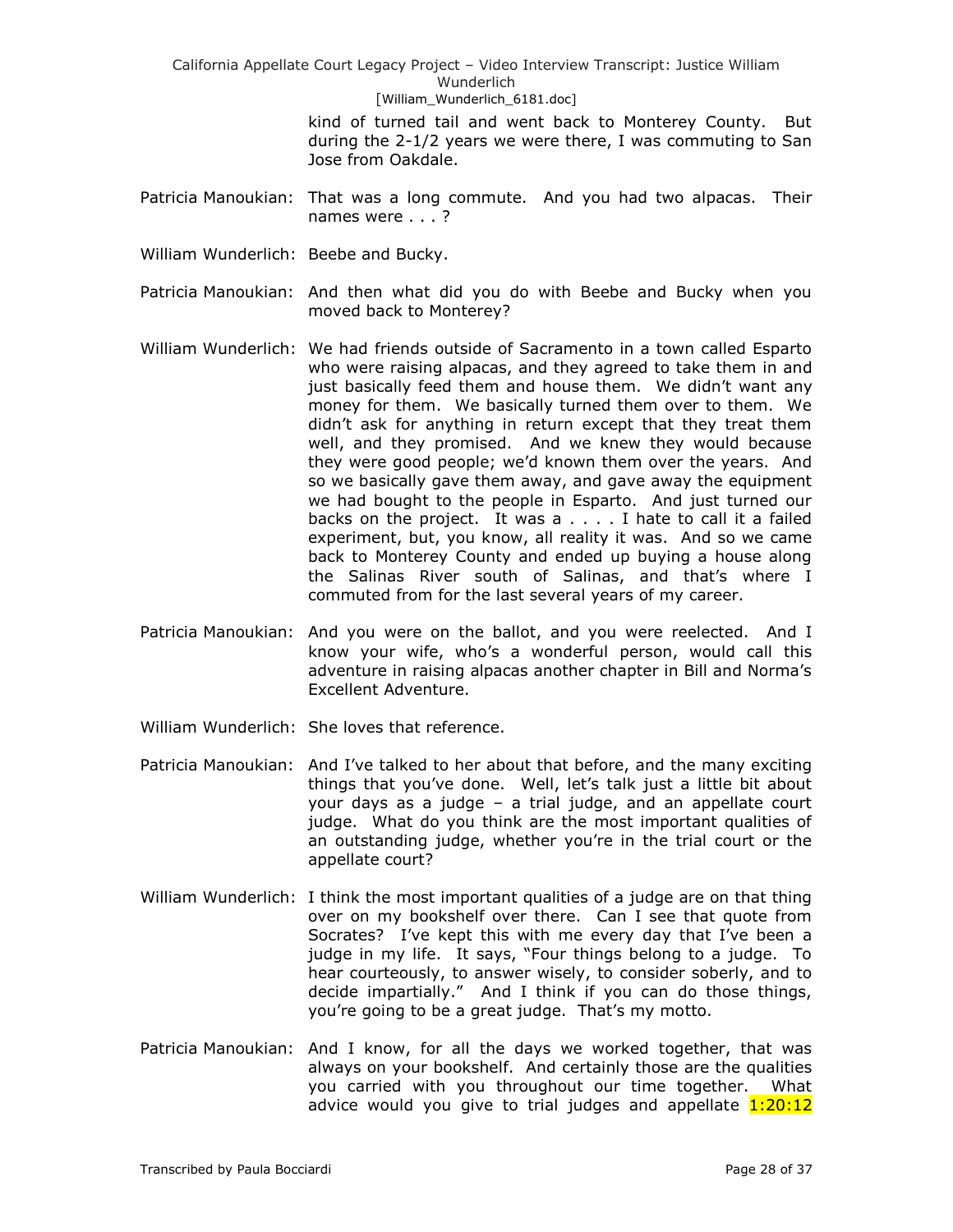judges, looking back now at both your trial career and your appellate career before leaving to go to the . . . to become a magistrate? What advice would you give to California judges?

William Wunderlich: My advice to trial judges would be, because I was an appellate judge, the same advice you and I got at Judges College: make a good record. But in terms of appellate judges, I . . . most of the appellate judges in this state are a lot smarter than I am. I don't know that I have any right or any ability to advise them.

> I will tell you, just as an aside . . . . I hate to get off track here, but some appellate judges from around the state have come up here to visit me. I had Jim Lambden from the First District walk in here one day coming right off the John Muir Trail. He still had his hiking clothes on. I took him to my Rotary Club meeting over at the Ahwahnee. Then I got a call from Ken Yegan one day. Ken has a place over in Mammoth, on the other side of the park. He can't get back and forth when Tioga Road isn't open, but he . . . in the summertime, he comes up and often times we'll shoot across and he and I'll go to lunch together. I got all these business cards over here. I don't know if you can see this pile. These are all judges who've . . . all over the nation, all over the world, really, we get visitors from all over the world in this park, and if they have anything to do with the law, well, they have to come in and meet the magistrate judge in Yosemite. So I get these people walking in all the time.

> So getting back to your question – what my advice would be. Just stay with the appellate work until you're not enjoying it any more. I would still be there if this job hadn't come up. I loved my work on the appellate court. I had great lawyers, great staff, great colleagues, and . . . . You know, things had changed a little bit in our court when Chris Cottle departed. A new PJ took over with quite a different management style. But, you know, you adapt to those things. We're all big people. I would still be there, because especially with the state's new program now that if you work for three years beyond . . .

Patricia Manoukian: Right.

William Wunderlich: . . . your  $60<sup>th</sup>$  birthday you can earn some additional money. Well, I'm still . . . . I'm 61. I'd still be working. I'd be churning out the cases and earning that extra bennies from the state. I probably would have stayed there 'til I was 63.

Patricia Manoukian: But this job did come up.

William Wunderlich: It did come up.

Patricia Manoukian: And you learned about it, and you decided this is what you wanted to do. What interested you about this, and  $1:22:42$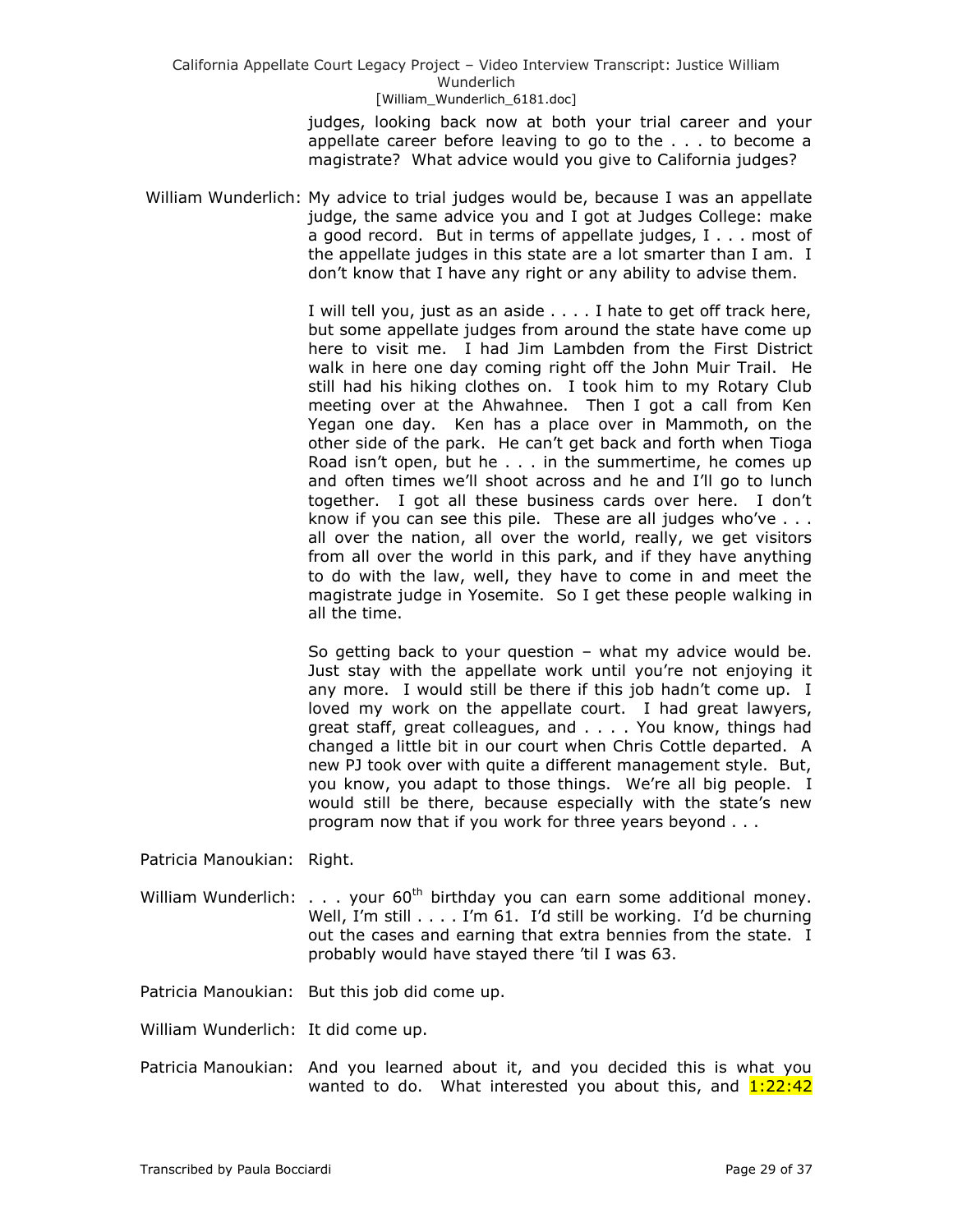why did you decide that you wanted to leave the wonderful academic halls of the Sixth District to come out to Yosemite?

William Wunderlich: Well, to answer that question, you need only walk out of my parking lot and look around. I live in the greatest concentration of natural beauty in the world. I live in a 2,100 square-foot house that's a five-minute walk from my court. I was commuting 70 miles in each direction to get to Salinas from Monterey – or to get to San Jose from Salinas. There isn't a better job in the judiciary anywhere in the United States, and I . . . . Well, I'll tell you a story. There *may* be. When you become a federal magistrate judge, you need to know that this is an entry-level position, like the old muni court position in state court judging. So you go to Baby Judges School. That's exactly what they call it. So I went down to Baby Judges School in San Antonio, and there were 20 of us there. Of the 20, 18 had no prior judicial experience. One guy from Ohio had a few years on the state court bench, and I had 20-plus years in the state court. So they put us in a big horseshoe, and they put us in alphabetical order. Naturally Wunderlich, I'm last. And they start with Lincoln Almond, a guy from Rhode Island. And they wanted everybody to introduce themselves, tell where you sit, what your assignment is, so forth and so on. So I had my speech ready. As I told the folks down in Monterey the other day, I was ready to tell them I had the finest judicial assignment in the nation, bar none. And the second person to speak, his last name starts with a "C," his name is George Cannon. George Cannon says, "Well, I'd like to introduce myself. Pleasure to meet all of you. I'm the magistrate judge on the island of Saint Croix." I thought, "Oh, lord, I've got some major competition here. Maybe there *is* a better assignment." I don't know. I think George works a lot harder than I do, because he's got piracy and drug interdiction and things like that going down in the U.S. Virgin Islands.

> So I do believe that an argument can be made that this is the best judicial assignment in the nation. And I've always loved Yosemite. And I knew that if I didn't go for it, it wouldn't come up again for probably another 8 to 20 years. I am the 11th judge to hold this position, even though this position has been in effect since 1920. So 88 years, 11 people – that's about an 8-year average. And that's probably what I will do.

Patricia Manoukian: What is your term? Your term is eight years?

William Wunderlich: Eight-year term.

Patricia Manoukian: And then after eight years . . . .

Videographer: And any time you're ready.

William Wunderlich: You asked me what the term in office is. The term, when you are appointed to a magistrate position by the  $\dots$ . The  $1:25:32$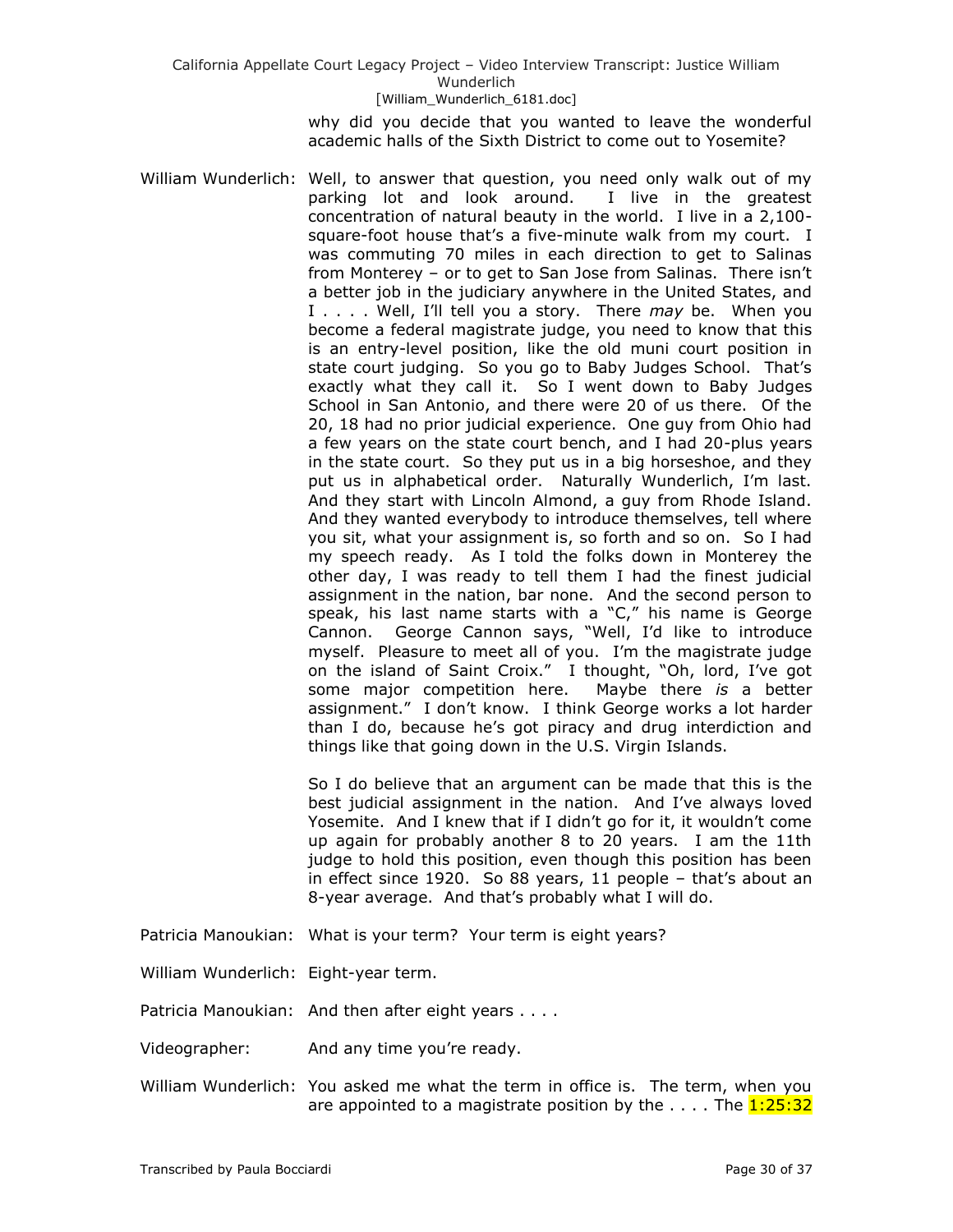California Appellate Court Legacy Project – Video Interview Transcript: Justice William Wunderlich

#### [William\_Wunderlich\_6181.doc]

appointing powers, by the way, are the sitting district court judges of the Eastern District, or whatever district you're being appointed in. And they appoint you to an eight-year term. At the end of your eight-year term, you can apply for reappointment if you wish. When you apply originally, there is a merit evaluation committee appointed to evaluate you as a candidate. And when you apply for reappointment, a similar committee is appointed to evaluate you as a candidate for reappointment. Most magistrate judges, I think almost without exception – I think there was one fellow in Hawaii that did not get reappointed where he wanted to – but most are reappointed if they want to be. And then it's another eightyear term. And you're not locked into anything. You can serve .... At the end of eight years, you have vested in the federal retirement system, so after that it's . . . you're just building up the percentage of your stipend. You know, it's . . . But they go in eight-year increments.

- Patricia Manoukian: Okay. And so you're in the middle of your first eight-year term?
- William Wunderlich: I'm just finishing my fourth year, starting my fifth that will be on the  $30<sup>th</sup>$  of April.
- Patricia Manoukian: And what types of cases do you hear?
- William Wunderlich: I hear mostly what you saw in court this morning Class B misdemeanors. It's a curious thing to me, coming over from the state courts. In the federal court, they have three classes of misdemeanors: Class A's, Class B's, and Class C's. As long as it's either a B or a C  $\ldots$  . A B has a possible fine of \$5,000 or six months in custody; you do not have the right to a trial by jury. So almost all of the Code of Federal Regulations charges that are brought here in my court are Class B misdemeanors. We keep them from beginning to end here in the court. I see them through status conferences, and then I try the case if necessary. And the frustrating thing to me, I'll tell you, is I was used to being a hands-on trial judge in the state court. When I had a bunch of criminal cases on my docket, I would bring the lawyers in and I would basically manhandle them into settling their cases. You can't do that in federal court. By statute, the federal judge cannot participate in plea bargaining. So you just have to let the parties try to work it out, and if they can't then you try the case.

And I will tell you, even though people think this job up here in Yosemite is kind of cushy, it has its moments. Last year, for example, I had more misdemeanor filings in my court than any other magistrate judge in the Eastern District of California. I jumped from 243 the previous year to 321, and now . . . . Those cases all get arrested in the summer, then we try to get them tried in the fall. Well, this year that proved to be a problem because I had medical problems in the fall  $1:28:27$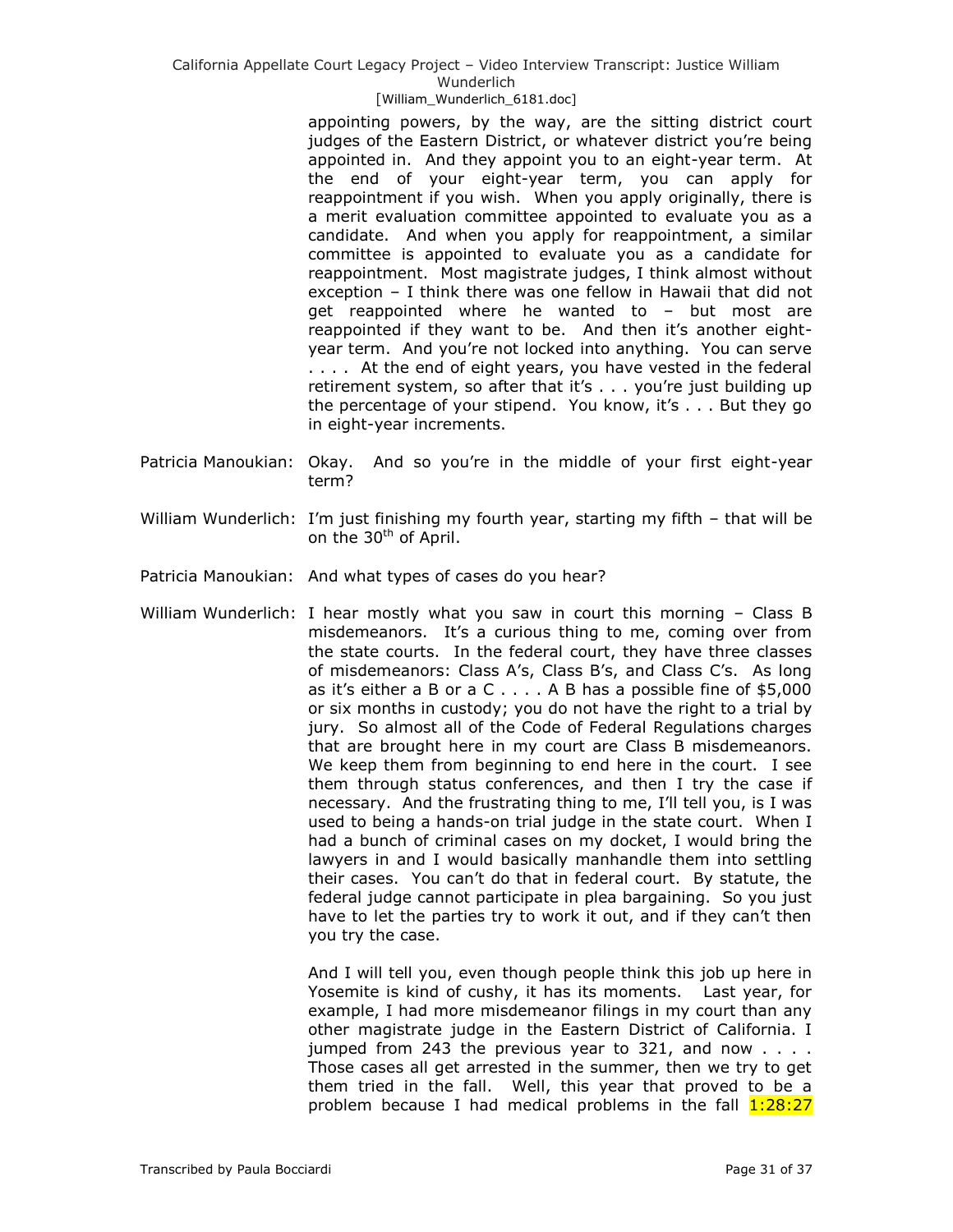> that carried over into the winter. I had to have surgery. So now I'm trying the cases that go all the way back to last summer's arrests. But we're pretty current. I think the oldest case on my docket might be maybe two years old, I'm guessing. But not much more than that.

- Patricia Manoukian: In addition to these cases, you shared with us in Monterey that you handle a lot of habeas matters also?
- William Wunderlich: I do. The Eastern District of California has the dubious pleasure of housing many of California's state prisons and many federal prisons because land is cheap in the Eastern District up and down the San Joaquin Valley. Because we have so many prisons and because they are all chock-a-block with prisoners who have nothing better to do than crank out habeas corpus and prisoner civil rights cases, we are inundated. We have in the order of 1,400 to 1,500 filings in Fresno alone every year of these kinds of cases. The magistrate judges expect . . . or the district judges expect the magistrate judges to work these up and handle them. So I get upwards of 300 of those cases a year – about half and half divided between prisoner cases and habeas corpus. But, lest you think me too put-upon, I have two elbow clerks – one working on the prisoner cases and one working on the habeas cases. So, I got a . . . I have a lot of help.
- Patricia Manoukian: So how are you enjoying being back in the trial court again? You started in the trial court, and here you are back in the trial court again.
- William Wunderlich: I love it. I really enjoy the trial court. It's a different view up here, because it's not like the usual trial court where you're in the middle of a busy courthouse and you have people coming in and out to talk to your clerk and stuff like that. Nobody comes up here. I have a federal defender . . . . I'll tell you an interesting story about the federal defenders. The federal defenders are in Fresno. They appear telephonically any time except Tuesdays – they send an attorney up here on Tuesdays – or to try a case if a case has to be tried. So I don't have attorneys wandering around. My prosecutor is not an attorney. She's a third-year law student and she's a park ranger who has legal training under their standards that allows her to serve as the legal representative for the law enforcement agency up here in the park. So I just don't have the give-and-take. I have my bailiffs, I have my clerk, and, you know, that's fine. But it's not like being back in the trial court per se. I love being on the bench – that part I will always love, no matter what I'm doing. That is my first joy, is to go into a courtroom and hear that "All rise" and get up there and start cranking out some business.
- Patricia Manoukian: And what do you see for yourself in the future, Bill, in terms of your judicial . . . ? 1:31:24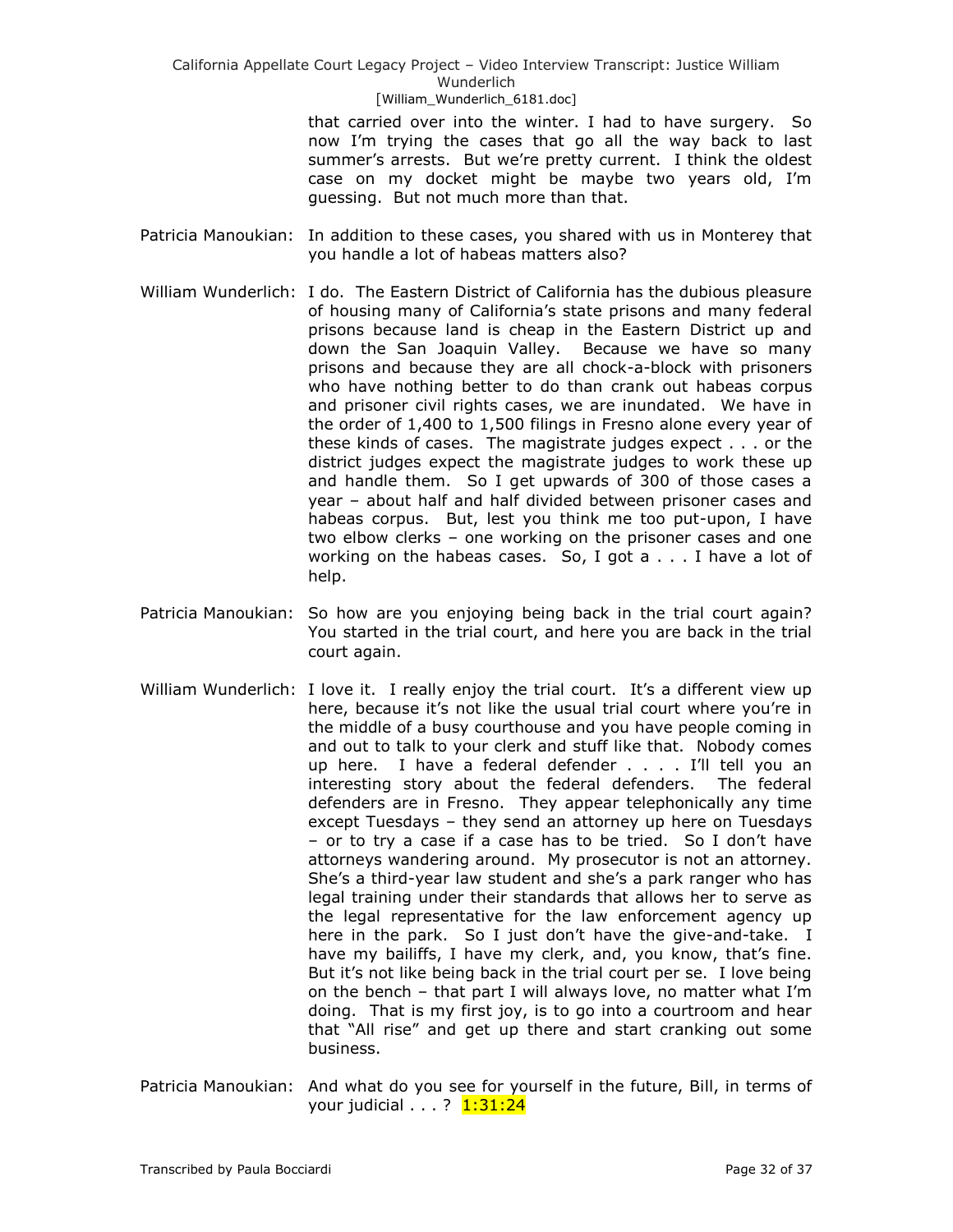- William Wunderlich: I can tell you exactly what I see in the future for me, assuming that the gods allow this. I see myself working four more years or six more years, depending on what the federal government requires of me. There's a proposal in the federal Congress right now to require magistrate judges to work until they're 67 before they can draw retirement benefits. Right now the rule is 65. If they change it, I will stay 'til I'm 67; if they don't, I'll leave when I'm 65. And my plan at that point is to move back to Monterey County, particularly to Pacific Grove. And Norma and I have a plan that we don't want to have to use a car. We want to park the car and be within walking distance, as we are here, of the market, of the post office, of the cleaners – that sort of thing. So my plan is to retire to Monterey County. I may call Marcia up in San Francisco and see if she's got any work for somebody that wants to sit on assignment – maybe in a criminal case in Monterey County. I think I would find that interesting. But I don't know that *she* would. I hope she would, but I might . . . .
- Patricia Manoukian: I'm sure she would, I'm sure she would. You've been a trial judge, an appellate judge, now a trial judge again in the federal system. So I know they're always looking for people with wonderful experience. Well, tell me a little bit about Norma. She's been such a great support to you through the years.
- William Wunderlich: Norma is a saint. Putting up with me, obviously, she would have to be, but she busies her time doing travel planning. And she's a wonderful cook, so she does a lot of time on line pulling up recipes and experimenting. I'm her guinea pig on some of her recipes, and I've never hit a clinker yet, as I can . . . you can tell by looking. Norma is quite happy on her computer, planning vacations for us. She feels no driving need to be a career woman. Of course, she's 61, like I am. It's probably a little late if she did have the driving need. But she's just a great support person and has always been there. She was my campaign manager in 1984. She ran the campaign office.
- Patricia Manoukian: Everyone I know speaks so highly of your wife and her support for you and for your three boys through the years. And tell us about your three boys – what are they doing?
- William Wunderlich: My oldest boy and his four partners just sold a company in Colorado. They're in high-tech recruiting. They sold off some of their markets, they retained their Colorado market, they eased out one of their partners, and the three remaining partners have formed a new company and they're going to continue in high-tech recruiting. He's doing very well financially. He lives in a house that Norma and I built in partnership with him when we cashed out our house down in Salinas when I moved up here. Rather than have the tax man come knocking, I reinvested – we reinvested – in a residence on a golf course back outside of Boulder, Colorado. 1:34:37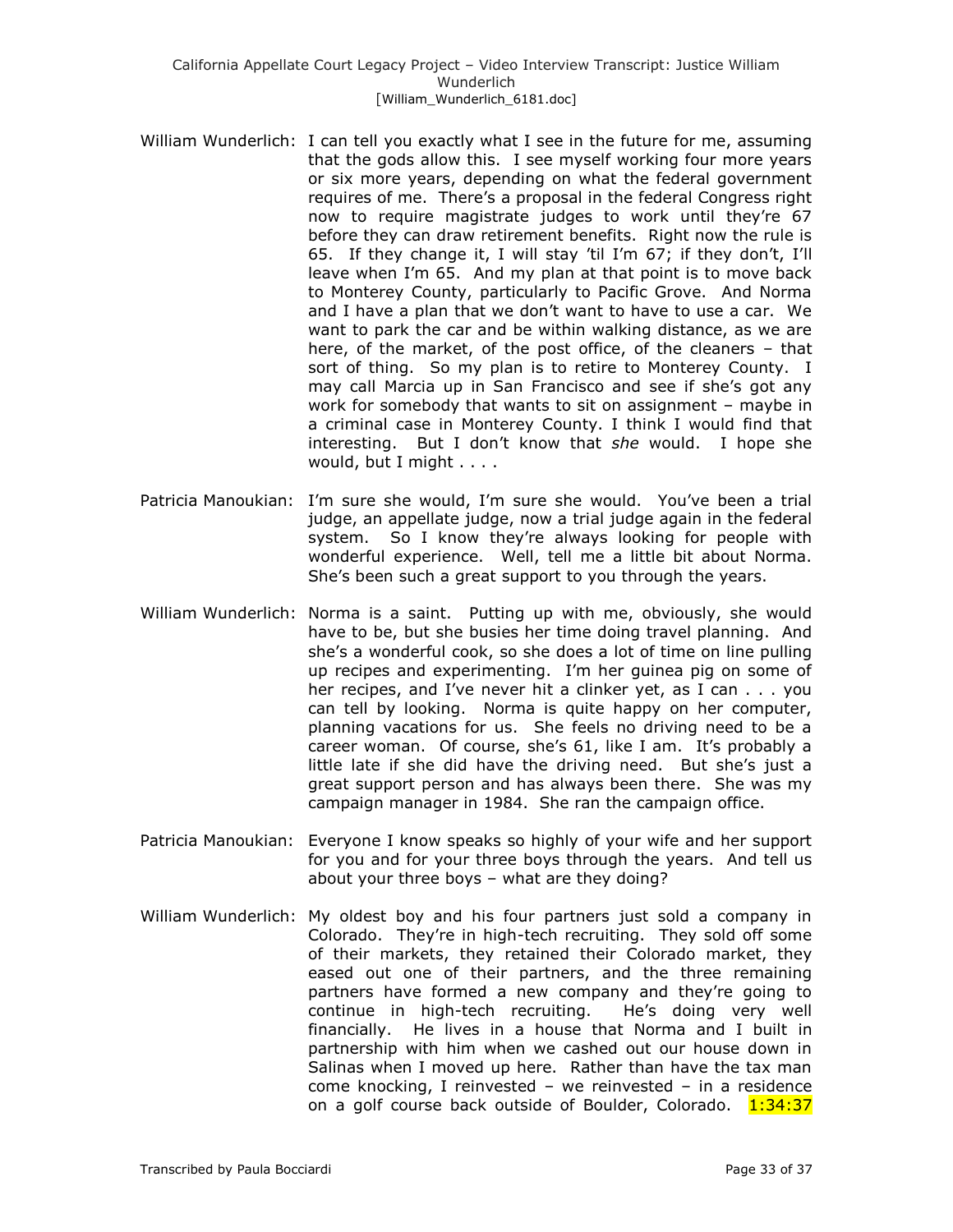> Our house sits on a golf course with a fabulous view of the Front Range and the Flatirons and stuff like that. Bob lives there and runs his company from there – sometimes from home, sometimes at the office.

> My middle son, Bill, is graduating in about two months, I guess, from Humboldt State University with a degree in computer animatronics, or whatever it's called. He does animation using a computer. He's an artist, basically, and has tremendous skills on the computer.

> My third son, Brian, is . . . was living with us until recently. He was the maître d' at the Ahwahnee Hotel. He gave up that position. He got a little "park fever" - everybody does when they come up here, especially when you're 35 years old and single, and he . . . looking for a social life. So he's back in Monterey County in Carmel Valley, working for a new five-star restaurant out at Carmel Valley Ranch, and also working at a prestige property in Big Sur called the Post Ranch and doing very well.

- Patricia Manoukian: That's great, that's great. Now, as you were growing up and going through your legal career and your judicial career, are there two or three people that you would pick out as being maybe your heroes or your role models or your mentors? People that you really feel helped you find your path and your direction in life.
- William Wunderlich: In my legal career, there would be two. One would be John Phillips, who's . . . both in his role as my supervisor in the D.A.'s Office, where he would accept nothing less than absolute ethics, and he wouldn't require . . . allow any quarter and didn't expect any to be taken. He was a charging prosecutor, and he instilled that in the people that worked for him. And then he became a great superior court judge, and he was a great colleague when I was a superior court judge. John Phillips is probably my mentor – one mentor in the legal profession.

The other would be Chris Cottle. I thought Chris Cottle embodied all of these things and more, you know. Chris Cottle is a genius. And it just doesn't get any better as a judge than Chris Cottle – whether it was when he was in Santa Cruz as a trial judge or on the Court of Appeals. Chris is my hero.

Now, in terms of life inspirations would be my father. This is hard for me to talk about, but . . . . My father contracted polio when he was three years old. And he lived on a little farm in rural Nebraska with his parents. This was 19 . . . . He was born in '06, this would have been about '08 or '09. I'm pointing this out to give you an example of what a tough son of a bitch he was. He got polio. Both of his legs were implicated. He could not walk. He was taken to a convalescent hospital in Grand Island, Nebraska, which wasn't that far from where the 1:37:48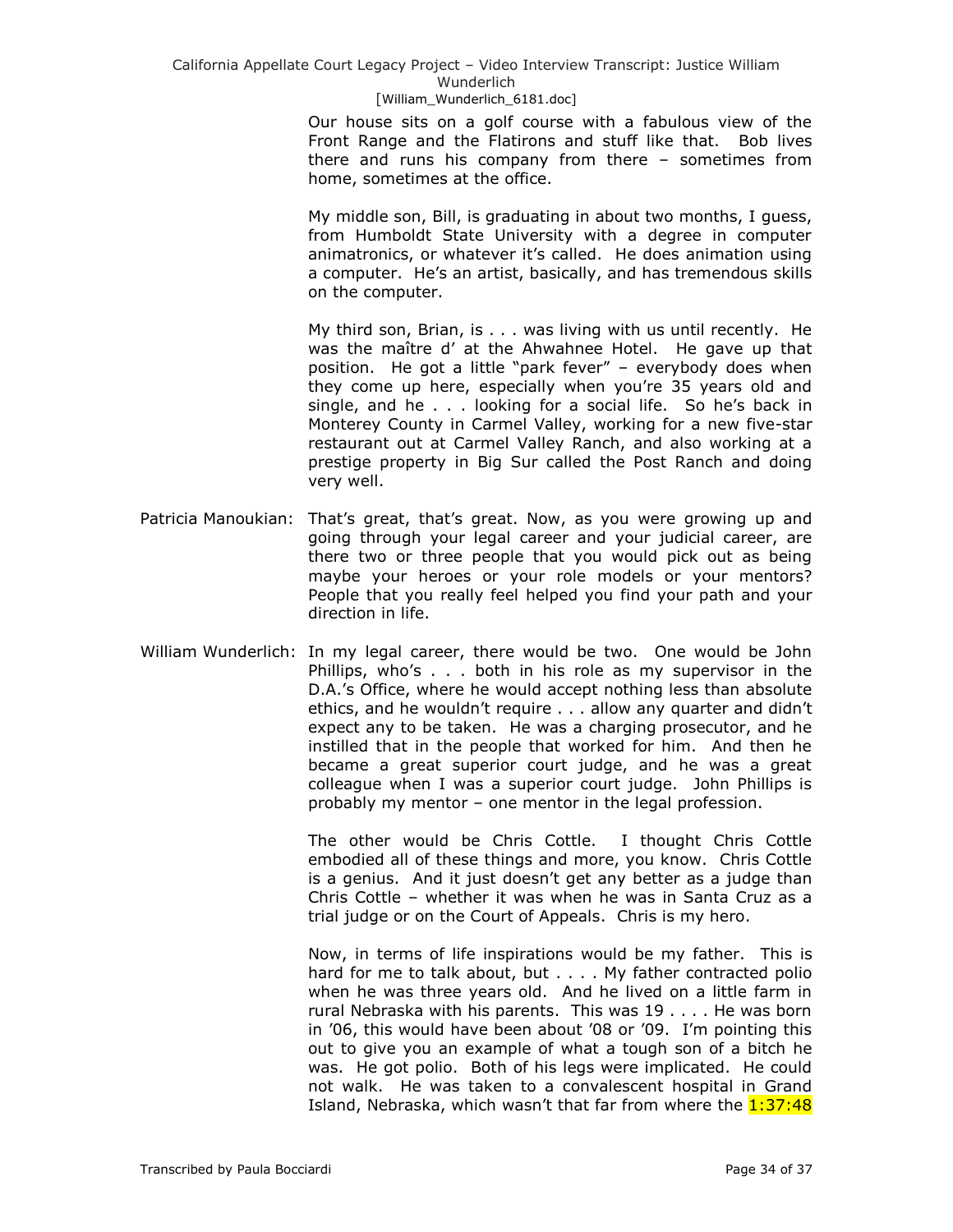farm was, except his parents had no car. So he was in this convalescent hospital about a hundred miles away for a year. And his parents visited him once in a year. And I just think that anybody that could bear up under that is pretty amazing. So he was able to fashion a profession for himself, raise five kids. He was the strongest man I've ever known, both physically . . . . Of course, he spent his entire life walking on crutches, so his upper body strength was legendary. None of us ever wanted to box with him, because he would sit down in a chair and offer us the boxing gloves, but you'd never want to try to move inside on Dad, because you'd end up on the floor. He was a good boxer. He was a good man. You know, he took a blow that would have left anyone else as a quavering victim, and he turned it around and made a life for himself and his family.

- Patricia Manoukian: An amazing father you had. And your mother. What amazing parents. Solid role models who really dedicated their lives to their families.
- William Wunderlich: I might tell you that this watch . . . .
- Patricia Manoukian: I was going to ask you about that, 'cause I know . . . .
- William Wunderlich: This watch is a Hamilton self-winding watch. When I graduated from high school in 1964, Dad had me come down to the jewelry store. I never worked for Dad; my other brothers worked for him in the back room, repairing watches. I never had that proclivity. Obviously I was a political science major eventually, so I didn't have that kind of ability. But I worked in the grocery store. And he had me come over one day, and he said, "I want you to pick any watch in the store for your graduation present." And this is the one I chose, and I still wear it.
- Patricia Manoukian: And still think of your father every time you look at it. You know, I have one final question I want to ask you. But before I ask you that question, I want to ask you, is there anything else that you'd like to share with us on this interview that will be preserved forever – about your life, your career, your family, or any aspect that I haven't inquired about?
- William Wunderlich: Well, I would share with you a letter I got from Jim Lambden shortly after I arrived up here. I might even be able to put my hands on the letter. But somewhere I have a letter from Jim saying, "Several of us were talking about you the other day, and some of them considered you a risk-taker. I consider you a visionary." And he said, "I was in the minority but I still feel that way.‖ And I guess that transcends over to, if you ask me a bit of advice . . . . Going back to my colleagues on the Court of Appeals, I . . . it's pretty easy to get sedentary on the Court of Appeals, and get locked into doing the same thing year in, year out. Same caseload, same output, same lawyers, 1:40:44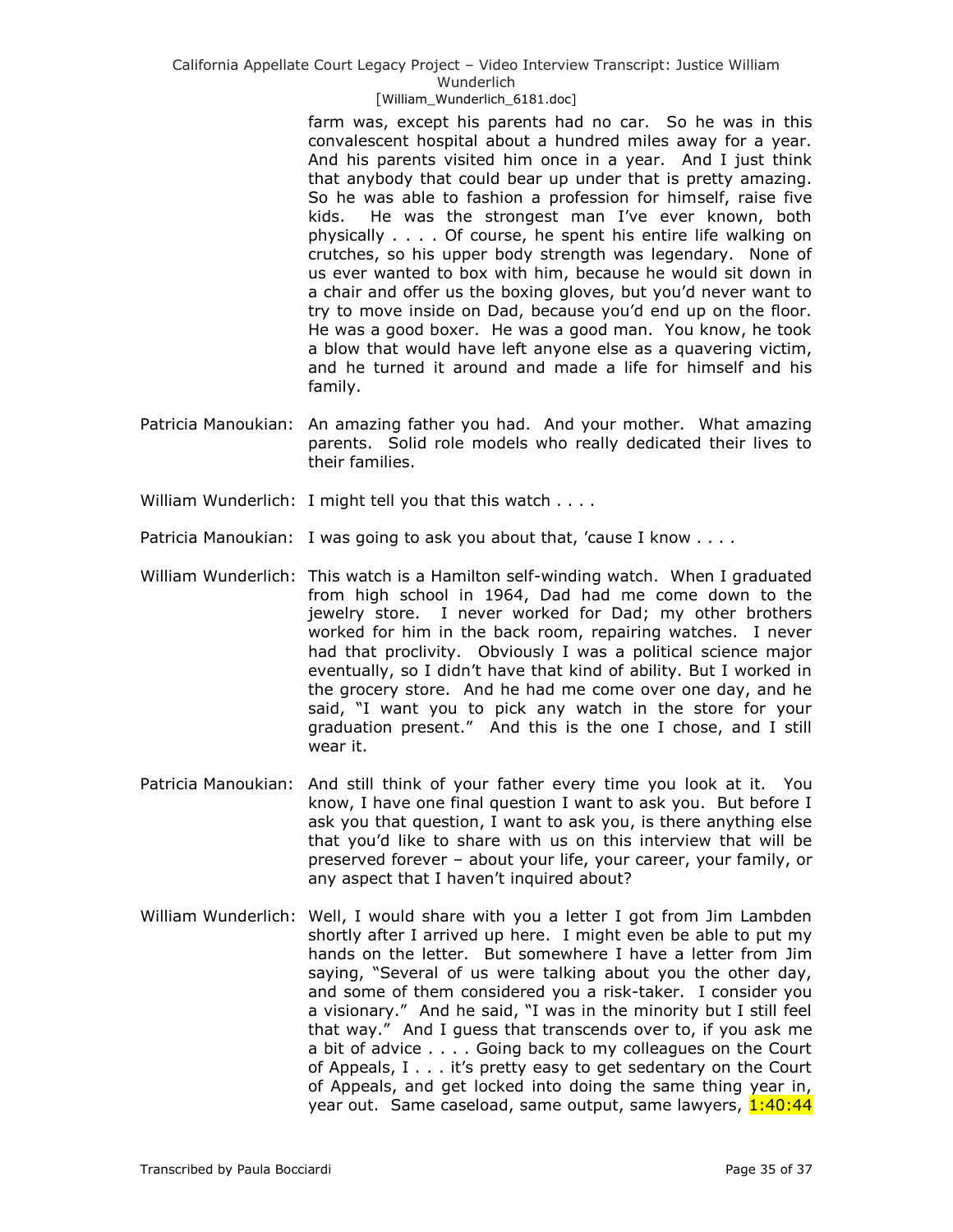same colleagues. I guess my advice would be, "Never lose the ability to kind of watch for that unusual thing that might be on the horizon. And go for it, you know." This was a pretty unusual career move for me to leave the Court of Appeals and come to the federal court. Of course, it happened to be Yosemite, but . . . . I'm not sure I would have done it otherwise. But, I mean, sometimes there are little things that pop up that you just need to go for, you know. Take a chance. Don't always be in the same rut, and usually it will redound to your benefit.

- Patricia Manoukian: And you've actually just answered my final question. My final question was going to be . . . . I have seen you as a risk-taker. I have seen you see opportunities and prepare yourself and plan to pursue those opportunities. And so my last question was going to be: For our young lawyers and for our law students who will be watching these tapes and aspiring to the bench, in addition to that great advice, which was going to be my question about sort of seizing the moment, not letting it pass you by, following your heart, would there be any other advice that you would give our young people coming up in the profession?
- William Wunderlich: No, I think I've said it. Never, ever let yourself get locked into a rote drill. Most of these people are very bright, obviously; they're graduating from law school. There may be other opportunities that present themselves completely outside the law. I read an article in the *Chronicle* recently about a woman who gave up a law practice to become a soup chef or something like that. And she's doing very well and she's enjoying it. And God bless her. I mean, I think if that's the kind of thing you need to do . . . .

I'll tell ya . . . . I told you, I didn't like private practice. I'll tell you a near miss. We didn't do this one. It wasn't like alpacas and Yosemite. Norma and I didn't pull the trigger on this one. The summer of  $1972 - I'm$  sorry,  $1982 - I$  had been in private practice almost two . . . exactly two years at that point. And I took my family to Maui. And my partners were horrified, 'cause I went for three weeks. And so I just went over there and we ensconced ourselves in a beach house owned by an attorney in Carmel, got a good price on the rental, got a rental car, and we just spent three weeks enjoying Maui. And one of the things we did was we went up to the top of Haleakala for the sunrise, which is a very wonderful experience if you've never done it. We took sleeping bags and covers and stuff from the house, and we went up to the top. And I was *dying* for a cup of coffee. Just *dying* for a cup of coffee. There was no place to get a cup of coffee, even though there were hundreds of people up there, and there are hundreds of people there every morning. Nobody was up there taking advantage of all those thirsty people. So we came back from Maui, and I said to Norma, "Wouldn't it be great if you could develop a recipe for pineapple 1:44:06